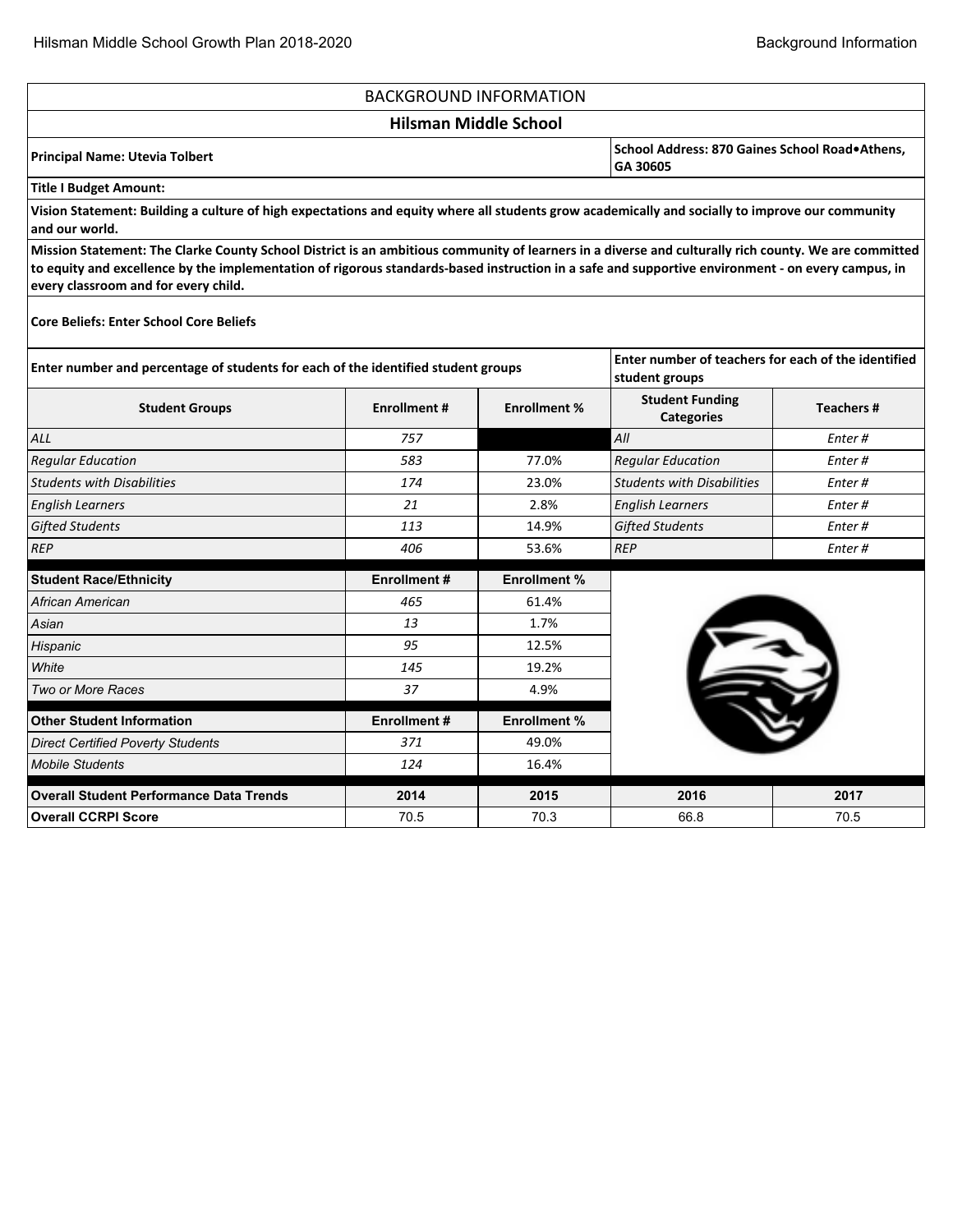|                              | STUDENT PERFORMANCE DATA-GREATEST AREA OF NEED            |                                      |                                                                   |                                                           |                                                      |                                                             |           |
|------------------------------|-----------------------------------------------------------|--------------------------------------|-------------------------------------------------------------------|-----------------------------------------------------------|------------------------------------------------------|-------------------------------------------------------------|-----------|
|                              | Hilsman Middle School                                     |                                      |                                                                   |                                                           |                                                      |                                                             |           |
|                              | <b>LITERACY GAP ANALYSIS</b>                              |                                      |                                                                   |                                                           |                                                      |                                                             |           |
|                              | <b>Student Group</b>                                      | Reading<br>Inventory %<br>Prof/Above | <b>ELA-EOG%</b><br>Prof/Above                                     |                                                           |                                                      |                                                             |           |
| 2017-18                      | <b>All Students</b>                                       | 40.6%                                | 24.7%                                                             |                                                           |                                                      |                                                             |           |
| 2016-17                      | All Students                                              | 39.0%                                | 28.6%                                                             |                                                           |                                                      |                                                             |           |
| 2015-16                      | All Students                                              | 33.0%                                | 23.9%                                                             |                                                           |                                                      |                                                             |           |
| <b>Accountability Target</b> | <b>All Students</b>                                       | 42.4%                                | 27.0%                                                             |                                                           |                                                      |                                                             |           |
| <b>Accountability GAP</b>    | <b>All Students</b>                                       | $-1.8%$                              | $-2.3%$                                                           |                                                           |                                                      |                                                             |           |
| Proficiency (100%) GAP       | All Students                                              | $-59.4%$                             | -75.3%                                                            |                                                           |                                                      |                                                             |           |
| <b>Change Over Time GAP</b>  | <b>All Students</b>                                       | 7.6%                                 | 0.8%                                                              |                                                           |                                                      |                                                             |           |
|                              | LITERACY STUDENT GROUPS DATA MATRICES                     |                                      |                                                                   |                                                           |                                                      |                                                             |           |
|                              | <b>Student Group</b>                                      | Reading<br>Inventory %<br>Prof/Above | <b>ELA-EOG%</b><br><b>Prof/Above</b>                              |                                                           | <b>School Zone</b><br><b>Analysis</b><br>(# of Reds) |                                                             |           |
| 2017-18                      | <b>Female Students</b>                                    | 41.8%                                | 28.8%                                                             |                                                           |                                                      |                                                             |           |
| 2016-17                      | <b>Female Students</b>                                    | 40.0%                                | 32.3%                                                             |                                                           | 0                                                    |                                                             |           |
| 2015-16                      | <b>Female Students</b>                                    | 38.0%                                | 25.0%                                                             |                                                           |                                                      |                                                             |           |
| 2017-18                      | <b>Male Students</b>                                      | 39.6%                                | 21.1%                                                             |                                                           |                                                      |                                                             |           |
| 2016-17                      | <b>Male Students</b>                                      | 38.0%                                | 25.2%                                                             |                                                           | 3                                                    |                                                             |           |
| 2015-16<br>2017-18           | <b>Male Students</b><br><b>Students with Disabilities</b> | 30.0%<br>11.8%                       | 21.0%<br>3.9%                                                     |                                                           |                                                      |                                                             |           |
| 2016-17                      | <b>Students with Disabilities</b>                         | 11.0%                                | 2.7%                                                              |                                                           | 6                                                    |                                                             |           |
| 2015-16                      | <b>Students with Disabilities</b>                         | 7.0%                                 | 5.8%                                                              |                                                           |                                                      |                                                             |           |
| 2017-18                      | <b>English Learners</b>                                   | 5.3%                                 | 0.0%                                                              |                                                           |                                                      |                                                             |           |
| 2016-17                      | <b>English Learners</b>                                   | 0.0%                                 | 26.7%                                                             |                                                           | 5                                                    |                                                             |           |
| 2015-16                      | <b>English Learners</b>                                   | 0.0%                                 | 0.0%                                                              |                                                           |                                                      |                                                             |           |
| 2017-18                      | <b>Gifted Students</b>                                    | 96.3%                                | 83.3%                                                             |                                                           |                                                      |                                                             |           |
| 2016-17                      | <b>Gifted Students</b>                                    | 92.0%                                | 88.8%                                                             |                                                           | 0                                                    |                                                             |           |
| 2015-16                      | <b>Gifted Students</b>                                    | 89.0%                                | 77.1%                                                             |                                                           |                                                      |                                                             |           |
| 2017-18                      | Asian                                                     | 88.9%                                | 55.6%                                                             |                                                           |                                                      |                                                             |           |
| 2016-17                      | Asian                                                     | 56.0%                                | 58.3%                                                             |                                                           | 0                                                    |                                                             |           |
| 2015-16                      | Asian                                                     | <b>NA</b>                            | <b>NA</b>                                                         |                                                           |                                                      |                                                             |           |
| 2017-18                      | <b>Black Students</b>                                     | 26.3%                                | 12.0%                                                             |                                                           |                                                      |                                                             |           |
| 2016-17                      | <b>Black Students</b>                                     | 25.0%                                | 14.9%                                                             |                                                           | 6                                                    |                                                             |           |
| 2015-16                      | <b>Black Students</b>                                     | 18.0%                                | 13.0%                                                             |                                                           |                                                      |                                                             |           |
| 2017-18                      | <b>Hispanic Students</b>                                  | 38.6%                                | 21.3%                                                             |                                                           |                                                      |                                                             |           |
| 2016-17                      | <b>Hispanic Students</b>                                  | 30.0%                                | 24.6%                                                             |                                                           | 4                                                    |                                                             |           |
| 2015-16<br>2017-18           | <b>Hispanic Students</b><br><b>MultiRacial Students</b>   | 30.0%<br>57.6%                       | 20.0%<br>37.1%                                                    |                                                           |                                                      |                                                             |           |
| 2016-17                      | <b>MultiRacial Students</b>                               | 55.0%                                | 18.5%                                                             |                                                           | 1                                                    |                                                             |           |
| 2015-16                      | <b>MultiRacial Students</b>                               | 46.0%                                | 24.3%                                                             |                                                           |                                                      |                                                             |           |
| 2017-18                      | <b>White Students</b>                                     | 80.3%                                | 61.2%                                                             |                                                           |                                                      |                                                             |           |
| 2016-17                      | <b>White Students</b>                                     | 82.0%                                | 67.1%                                                             |                                                           | 0                                                    |                                                             |           |
| 2015-16                      | <b>White Students</b>                                     | 77.0%                                | 54.6%                                                             |                                                           |                                                      |                                                             |           |
|                              |                                                           |                                      |                                                                   |                                                           |                                                      |                                                             |           |
|                              | LITERACY STANDARDS & SKILLS DATA MATRICES                 |                                      |                                                                   |                                                           |                                                      |                                                             |           |
|                              | <b>SIXTH GRADE</b>                                        |                                      |                                                                   |                                                           |                                                      | <b>School Zone</b>                                          |           |
|                              | <b>Reading Inventory %</b><br>Prof/Above                  | <b>ELA-EOG%</b><br>Prof/Above        | <b>ELA-EOG</b><br><b>Reading/Vocab %</b><br><b>Accel Learning</b> | <b>ELA-EOG</b><br>Writing/Lang %<br><b>Accel Learning</b> | <b>School Zone</b><br>Analysis<br>(# of Reds)        | Analysis for 17-<br>18<br>(% of Reds)                       |           |
| 2017-18                      | 41.3%                                                     | 29.2%                                | 20.6%                                                             | 11.1%                                                     |                                                      |                                                             | $0 - 30%$ |
| 2016-17                      | 46.0%                                                     | 27.0%                                | 18.0%                                                             | 14.0%                                                     | 25%                                                  | 25%                                                         | 31%-60%   |
| 2015-16                      | 39.0%                                                     | 22.0%                                | 13.0%                                                             | 10.0%                                                     |                                                      |                                                             | 61%-100%  |
|                              | <b>SEVENTH GRADE</b>                                      |                                      |                                                                   |                                                           |                                                      |                                                             |           |
|                              | <b>Reading Inventory %</b><br>Prof/Above                  | <b>ELA-EOG%</b><br>Prof/Above        | <b>ELA-EOG</b><br><b>Reading/Vocab %</b><br><b>Accel Learning</b> | <b>ELA-EOG</b><br>Writing/Lang %<br><b>Accel Learning</b> | <b>School Zone</b><br>Analysis<br>(# of Reds)        | <b>School Zone</b><br>Analysis for 17-<br>18<br>(% of Reds) |           |
| 2017-18                      | 38.9%                                                     | 19.3%                                | 10.2%                                                             | 12.2%                                                     |                                                      |                                                             | $0 - 30%$ |
| 2016-17                      | 34.0%                                                     | 22.0%                                | 9.0%                                                              | 15.0%                                                     | 83%                                                  | 75%                                                         | 31%-60%   |
| 2015-16                      | 29.0%<br><b>EIGHTH GRADE</b>                              | 21.0%                                | 10.0%                                                             | 9.0%                                                      |                                                      |                                                             | 61%-100%  |
|                              |                                                           |                                      |                                                                   |                                                           |                                                      | <b>School Zone</b>                                          |           |
|                              | <b>Reading Inventory %</b><br>Prof/Above                  | <b>ELA-EOG%</b><br>Prof/Above        | <b>ELA-EOG</b><br><b>Reading/Vocab %</b><br><b>Accel Learning</b> | <b>ELA-EOG</b><br>Writing/Lang %<br><b>Accel Learning</b> | <b>School Zone</b><br><b>Analysis</b><br>(# of Reds) | Analysis for 17-<br>18<br>(% of Reds)                       |           |
| 2017-18                      | 41.4%                                                     | 24.5%                                | 17.1%                                                             | 9.7%                                                      |                                                      |                                                             | 0-30%     |
| 2016-17                      | 36.0%                                                     | 34.0%                                | 20.0%                                                             | 17.0%                                                     | 33%                                                  | 25%                                                         | 31%-60%   |
| 2015-16                      | 31.0%                                                     | 26.0%                                | 13.0%                                                             | 10.0%                                                     |                                                      |                                                             | 61%-100%  |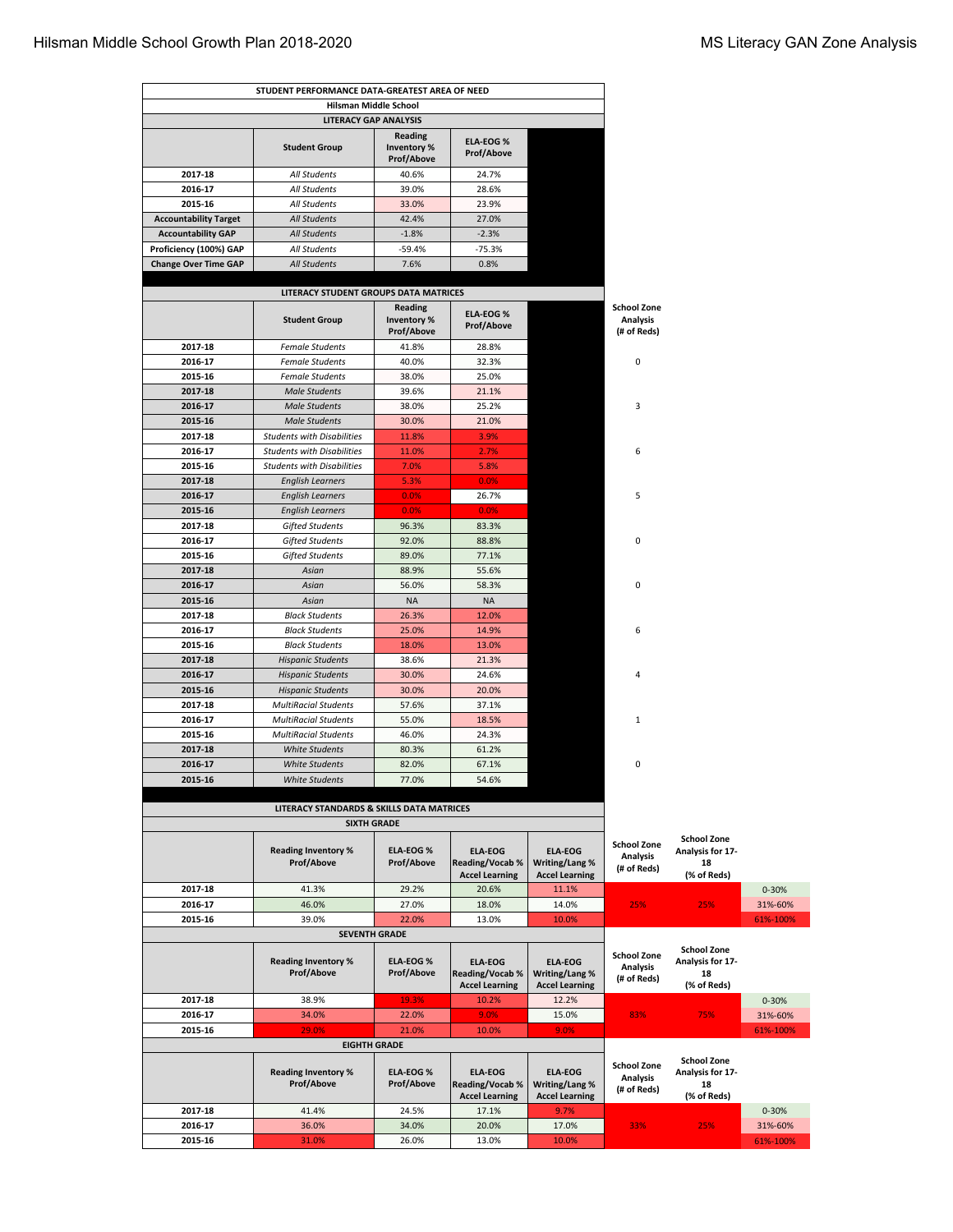| <b>ACTION PLAN for SMART Literacy GOAL</b>                       |                                                                                                                                                                                                                                                                                                                                                                                                                                                                                                                                                                                                                                                                                                                                                                                                                                                                                                                                                                                                                                                                                                                                                                                                                                                                                                                                                                                                                                                                                                                                                                                                                                                                                                                                        |                                                                        |                                                     |                             |                             |                    |                                       |  |  |  |
|------------------------------------------------------------------|----------------------------------------------------------------------------------------------------------------------------------------------------------------------------------------------------------------------------------------------------------------------------------------------------------------------------------------------------------------------------------------------------------------------------------------------------------------------------------------------------------------------------------------------------------------------------------------------------------------------------------------------------------------------------------------------------------------------------------------------------------------------------------------------------------------------------------------------------------------------------------------------------------------------------------------------------------------------------------------------------------------------------------------------------------------------------------------------------------------------------------------------------------------------------------------------------------------------------------------------------------------------------------------------------------------------------------------------------------------------------------------------------------------------------------------------------------------------------------------------------------------------------------------------------------------------------------------------------------------------------------------------------------------------------------------------------------------------------------------|------------------------------------------------------------------------|-----------------------------------------------------|-----------------------------|-----------------------------|--------------------|---------------------------------------|--|--|--|
|                                                                  | <b>Hilsman Middle School</b>                                                                                                                                                                                                                                                                                                                                                                                                                                                                                                                                                                                                                                                                                                                                                                                                                                                                                                                                                                                                                                                                                                                                                                                                                                                                                                                                                                                                                                                                                                                                                                                                                                                                                                           |                                                                        |                                                     |                             |                             |                    |                                       |  |  |  |
|                                                                  |                                                                                                                                                                                                                                                                                                                                                                                                                                                                                                                                                                                                                                                                                                                                                                                                                                                                                                                                                                                                                                                                                                                                                                                                                                                                                                                                                                                                                                                                                                                                                                                                                                                                                                                                        |                                                                        |                                                     |                             |                             | Cycle 1            | <b>Enter Date of Approval</b>         |  |  |  |
| <b>School Results Goal</b><br>#1: Literacy                       |                                                                                                                                                                                                                                                                                                                                                                                                                                                                                                                                                                                                                                                                                                                                                                                                                                                                                                                                                                                                                                                                                                                                                                                                                                                                                                                                                                                                                                                                                                                                                                                                                                                                                                                                        | By spring of 2020, Hilsman students in grades 6-8 will demonstrate     |                                                     | Cycle 2                     | <b>Enter Date of Review</b> |                    |                                       |  |  |  |
|                                                                  | Milestones.                                                                                                                                                                                                                                                                                                                                                                                                                                                                                                                                                                                                                                                                                                                                                                                                                                                                                                                                                                                                                                                                                                                                                                                                                                                                                                                                                                                                                                                                                                                                                                                                                                                                                                                            | proficiency in Literacy from 25.9% to 37.9% as measured by the Georgia | Cycle 3                                             | <b>Enter Date of Review</b> |                             |                    |                                       |  |  |  |
|                                                                  |                                                                                                                                                                                                                                                                                                                                                                                                                                                                                                                                                                                                                                                                                                                                                                                                                                                                                                                                                                                                                                                                                                                                                                                                                                                                                                                                                                                                                                                                                                                                                                                                                                                                                                                                        |                                                                        |                                                     |                             |                             | Cycle 4            | <b>Enter Date of Review</b>           |  |  |  |
| School-wide<br><b>Strategy for</b><br><b>Achieving this Goal</b> | Provide a narrative that describes the school-wide strategy selected for this goal and why it was chosen. In your<br>narrative, include the research behind the selection of this strategy, your professional learning design and how<br>each links to your School Results Goal. What are the possible reasons, causes or beliefs that will inspire<br>organizational members to commit to implementing this strategy? Enter narrative here:<br><b>Focused Note taking is a</b><br>note taking strategy that supports study and recall by incorporating the five phases: taking notes, processing<br>notes, connecting thinking, summarizing and reflecting on learning, and applying thinking. We chose this<br>strategy to explicitly monitor and provide students with the necessary practice to develop mastery, proficient<br>competencies, and achieve success in the classroom as well as on their Unit Post Assessments (UPAs), Common<br>Formative Assessments (CFAs), and other assessments that will measure growth and/or proficiency (In literacy).<br>Additionally, Marzano's research indicates that focused note taking yields a 34 percentile gain in achievement.<br>As students engage in focused note taking, they learn to eliminate unnecessary information, substitute some                                                                                                                                                                                                                                                                                                                                                                                                                                     |                                                                        |                                                     |                             |                             |                    |                                       |  |  |  |
| <b>Action Steps</b><br>(IF)                                      | information, retain important information, write / rewrite, and analyze information.<br>The administrators and Instructional Coaches have identified specific tasks<br>and activities that will propel our staff towards academic success. We will<br>administer a self-assessment of Critical reading strategies, specifically,<br>Close Reading with Annotation (marking the text) to certified staff prior to<br>delivering our tiered professional learning. After analyzing the data from<br>the self-assessment, we will develop and deliver Professional Learning to<br>certified staff. In addition, we will support the implementation of Critical<br>reading strategies by conducting walkthroughs, providing constructive<br>Person(s) Responsible<br>feedback, analyzing the data, and through the SMART coaching cycle.<br>Enter the name or role of the person<br>(s) who will provide leadership for<br>Action Step 1: If teachers participate in ongoing professional learning of<br>each step:<br>Lucy Calkins and AVID Critical Reading strategies then they will have a<br>1: Tolbert & Forker (Admin)<br>better understanding of how to deliver rigorous, engaging, and quality<br>2: AVID Site Team (C. Fassbender,<br>instruction to all students.<br>Coordinator)<br>3: Instructional Coach: M.Skinner<br>Action Step 2: If teachers incorporate the use of WICOR strategies then<br>and ELA Content Leader: C.Page<br>students will learn to question deeply, take responsiblity for their learning,<br>and work collaboratively in their classroom.<br>Action Step 3: If teachers consistently monitor the learning outcomes of<br>the students through the use of UPA/CFAs, then they will be able to adjust |                                                                        |                                                     |                             |                             |                    |                                       |  |  |  |
| Timelines,                                                       | <b>Timeline for this Plan</b>                                                                                                                                                                                                                                                                                                                                                                                                                                                                                                                                                                                                                                                                                                                                                                                                                                                                                                                                                                                                                                                                                                                                                                                                                                                                                                                                                                                                                                                                                                                                                                                                                                                                                                          |                                                                        |                                                     | <b>Resources Needed</b>     |                             |                    | <b>Monitoring Tools</b><br>by Cycle   |  |  |  |
| <b>Resources</b>                                                 | Begin                                                                                                                                                                                                                                                                                                                                                                                                                                                                                                                                                                                                                                                                                                                                                                                                                                                                                                                                                                                                                                                                                                                                                                                                                                                                                                                                                                                                                                                                                                                                                                                                                                                                                                                                  | End                                                                    | Resource                                            | Source                      | Amount                      |                    | (E.g., Identify assessments, reports, |  |  |  |
| and Monitoring<br><b>Tools</b>                                   |                                                                                                                                                                                                                                                                                                                                                                                                                                                                                                                                                                                                                                                                                                                                                                                                                                                                                                                                                                                                                                                                                                                                                                                                                                                                                                                                                                                                                                                                                                                                                                                                                                                                                                                                        | <b>PL-June 2020</b>                                                    | <b>Summer</b><br><b>Institute</b>                   | Title 1                     |                             |                    | surveys, etc. to be used/completed in |  |  |  |
|                                                                  | ETD: Sept 7                                                                                                                                                                                                                                                                                                                                                                                                                                                                                                                                                                                                                                                                                                                                                                                                                                                                                                                                                                                                                                                                                                                                                                                                                                                                                                                                                                                                                                                                                                                                                                                                                                                                                                                            | <b>AVID Building</b>                                                   | <b>Teacher</b>                                      |                             | \$10,000.00                 |                    | each cycle.)                          |  |  |  |
| <b>Evidence of Success</b>                                       |                                                                                                                                                                                                                                                                                                                                                                                                                                                                                                                                                                                                                                                                                                                                                                                                                                                                                                                                                                                                                                                                                                                                                                                                                                                                                                                                                                                                                                                                                                                                                                                                                                                                                                                                        | Expected measurable outcome(s) for Cycle 2:                            |                                                     |                             |                             |                    | Cycle 2 Enter Assessment/Source       |  |  |  |
| (Then)                                                           |                                                                                                                                                                                                                                                                                                                                                                                                                                                                                                                                                                                                                                                                                                                                                                                                                                                                                                                                                                                                                                                                                                                                                                                                                                                                                                                                                                                                                                                                                                                                                                                                                                                                                                                                        | Expected measurable outcome(s) for Cycle 3:                            |                                                     |                             |                             |                    | Cycle 3 Enter Assessment/Source       |  |  |  |
|                                                                  |                                                                                                                                                                                                                                                                                                                                                                                                                                                                                                                                                                                                                                                                                                                                                                                                                                                                                                                                                                                                                                                                                                                                                                                                                                                                                                                                                                                                                                                                                                                                                                                                                                                                                                                                        | Expected measurable outcome(s) for Cycle 4:                            |                                                     |                             |                             |                    | Cycle 4 Enter Assessment/Source       |  |  |  |
|                                                                  |                                                                                                                                                                                                                                                                                                                                                                                                                                                                                                                                                                                                                                                                                                                                                                                                                                                                                                                                                                                                                                                                                                                                                                                                                                                                                                                                                                                                                                                                                                                                                                                                                                                                                                                                        |                                                                        | Did you reach your measurable outcomes for Cycle 2: |                             |                             |                    | Cycle 2 Reflection                    |  |  |  |
| <b>Cycle Outcomes</b>                                            |                                                                                                                                                                                                                                                                                                                                                                                                                                                                                                                                                                                                                                                                                                                                                                                                                                                                                                                                                                                                                                                                                                                                                                                                                                                                                                                                                                                                                                                                                                                                                                                                                                                                                                                                        |                                                                        | Did you reach your measurable outcomes for Cycle 3: |                             |                             |                    | Cycle 3 Reflection                    |  |  |  |
|                                                                  |                                                                                                                                                                                                                                                                                                                                                                                                                                                                                                                                                                                                                                                                                                                                                                                                                                                                                                                                                                                                                                                                                                                                                                                                                                                                                                                                                                                                                                                                                                                                                                                                                                                                                                                                        |                                                                        | Did you reach your measurable outcomes for Cycle 4: |                             |                             | Cycle 4 Reflection |                                       |  |  |  |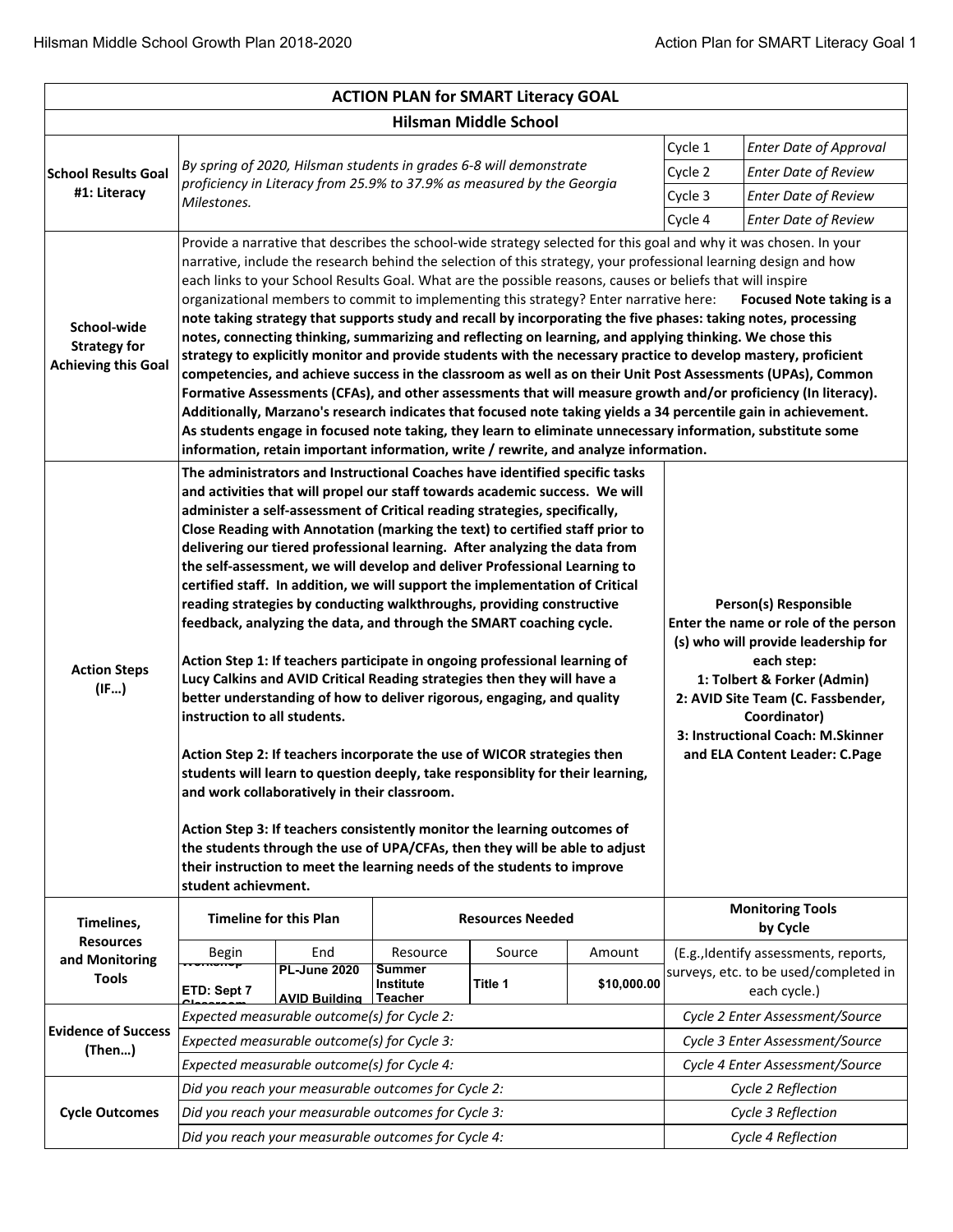$\Gamma$ 

| STUDENT PERFORMANCE DATA-GREATEST AREA OF NEED |                                              |                                                      |                                                                                  |                                                             |                                                               |                                                        |                                                           |                                                      |                                                             |           |
|------------------------------------------------|----------------------------------------------|------------------------------------------------------|----------------------------------------------------------------------------------|-------------------------------------------------------------|---------------------------------------------------------------|--------------------------------------------------------|-----------------------------------------------------------|------------------------------------------------------|-------------------------------------------------------------|-----------|
|                                                |                                              | Hilsman Middle School                                |                                                                                  |                                                             |                                                               |                                                        |                                                           |                                                      |                                                             |           |
|                                                |                                              | <b>NUMERACY GAP ANALYSIS</b>                         |                                                                                  |                                                             |                                                               |                                                        |                                                           |                                                      |                                                             |           |
|                                                | <b>Student Group</b>                         | <b>Math Inventory</b><br>% Prof/Above                | <b>MATH-EOG%</b><br>Prof/Above                                                   |                                                             |                                                               |                                                        |                                                           |                                                      |                                                             |           |
| 2017-18                                        | All Students                                 | 23.4%                                                | 26.3%                                                                            |                                                             |                                                               |                                                        |                                                           |                                                      |                                                             |           |
| 2016-17                                        | All Students                                 | 25.0%                                                | 27.1%                                                                            |                                                             |                                                               |                                                        |                                                           |                                                      |                                                             |           |
| 2015-16                                        | All Students                                 | <b>NA</b>                                            | 24.4%                                                                            |                                                             |                                                               |                                                        |                                                           |                                                      |                                                             |           |
| <b>Accountability Target</b>                   | <b>All Students</b>                          | 25.7%                                                | 28.5%                                                                            |                                                             |                                                               |                                                        |                                                           |                                                      |                                                             |           |
| <b>Accountability GAP</b>                      | All Students                                 | $-2.3%$                                              | $-2.2%$                                                                          |                                                             |                                                               |                                                        |                                                           |                                                      |                                                             |           |
| Proficiency (100%) GAP                         | All Students                                 | $-76.6%$                                             | $-73.7%$                                                                         |                                                             |                                                               |                                                        |                                                           |                                                      |                                                             |           |
| <b>Change Over Time GAP</b>                    | <b>All Students</b>                          | $-1.6%$                                              | 1.9%                                                                             |                                                             |                                                               |                                                        |                                                           |                                                      |                                                             |           |
|                                                | <b>NUMERACY STUDENT GROUPS DATA MATRICES</b> |                                                      |                                                                                  |                                                             |                                                               |                                                        |                                                           |                                                      |                                                             |           |
|                                                | <b>Student Group</b>                         | <b>Math Inventory</b><br>% Prof/Above                | <b>MATH-EOG%</b><br>Prof/Above                                                   |                                                             | <b>School Zone</b><br><b>Analysis</b><br>(# of Reds)          |                                                        |                                                           |                                                      |                                                             |           |
| 2017-18                                        | <b>Female Students</b>                       | 24.9%                                                | 27.8%                                                                            |                                                             |                                                               |                                                        |                                                           |                                                      |                                                             |           |
| 2016-17                                        | <b>Female Students</b>                       | 25.0%                                                | 29.7%                                                                            |                                                             |                                                               |                                                        |                                                           |                                                      |                                                             |           |
| 2015-16                                        | <b>Female Students</b>                       | <b>NA</b>                                            | 23.0%                                                                            |                                                             |                                                               |                                                        |                                                           |                                                      |                                                             |           |
| 2017-18                                        | <b>Male Students</b>                         | 22.1%                                                | 24.9%                                                                            |                                                             |                                                               |                                                        |                                                           |                                                      |                                                             |           |
| 2016-17                                        | <b>Male Students</b>                         | 25.0%                                                | 24.8%                                                                            |                                                             |                                                               |                                                        |                                                           |                                                      |                                                             |           |
| 2015-16                                        | <b>Male Students</b>                         | <b>NA</b>                                            | 24.0%                                                                            |                                                             |                                                               |                                                        |                                                           |                                                      |                                                             |           |
| 2017-18                                        | <b>Students with Disabilities</b>            | 3.2%                                                 | 6.9%                                                                             |                                                             |                                                               |                                                        |                                                           |                                                      |                                                             |           |
| 2016-17                                        | <b>Students with Disabilities</b>            | 7.0%                                                 | 7.3%                                                                             |                                                             |                                                               |                                                        |                                                           |                                                      |                                                             |           |
| 2015-16                                        | <b>Students with Disabilities</b>            | <b>NA</b>                                            | 4.8%                                                                             |                                                             |                                                               |                                                        |                                                           |                                                      |                                                             |           |
| 2017-18                                        | <b>English Learners</b>                      | 0.0%                                                 | 0.0%                                                                             |                                                             |                                                               |                                                        |                                                           |                                                      |                                                             |           |
| 2016-17                                        | <b>English Learners</b>                      | 0.0%                                                 | 11.8%                                                                            |                                                             |                                                               |                                                        |                                                           |                                                      |                                                             |           |
| 2015-16                                        | <b>English Learners</b>                      | <b>NA</b>                                            | 7.1%                                                                             |                                                             |                                                               |                                                        |                                                           |                                                      |                                                             |           |
| 2017-18                                        | <b>Gifted Students</b>                       | 81.9%                                                | 81.8%                                                                            |                                                             |                                                               |                                                        |                                                           |                                                      |                                                             |           |
| 2016-17                                        | <b>Gifted Students</b>                       | 79.0%                                                | 82.6%                                                                            |                                                             |                                                               |                                                        |                                                           |                                                      |                                                             |           |
| 2015-16                                        | <b>Gifted Students</b>                       | <b>NA</b>                                            | 77.6%                                                                            |                                                             |                                                               |                                                        |                                                           |                                                      |                                                             |           |
| 2017-18                                        | Asian                                        | 88.9%                                                | 88.9%                                                                            |                                                             |                                                               |                                                        |                                                           |                                                      |                                                             |           |
| 2016-17                                        | Asian                                        | 89.0%                                                | 72.7%                                                                            |                                                             |                                                               |                                                        |                                                           |                                                      |                                                             |           |
| 2015-16                                        | Asian                                        | <b>NA</b>                                            | <b>NA</b>                                                                        |                                                             |                                                               |                                                        |                                                           |                                                      |                                                             |           |
| 2017-18                                        | <b>Black Students</b>                        | 11.0%                                                | 11.8%                                                                            |                                                             |                                                               |                                                        |                                                           |                                                      |                                                             |           |
| 2016-17                                        | <b>Black Students</b>                        | 12.0%                                                | 15.2%                                                                            |                                                             |                                                               |                                                        |                                                           |                                                      |                                                             |           |
| 2015-16                                        | <b>Black Students</b>                        | <b>NA</b>                                            | 13.1%                                                                            |                                                             |                                                               |                                                        |                                                           |                                                      |                                                             |           |
| 2017-18                                        | <b>Hispanic Students</b>                     | 20.8%                                                | 26.9%                                                                            |                                                             |                                                               |                                                        |                                                           |                                                      |                                                             |           |
| 2016-17                                        | <b>Hispanic Students</b>                     | 21.0%                                                | 23.5%                                                                            |                                                             |                                                               |                                                        |                                                           |                                                      |                                                             |           |
| 2015-16                                        | <b>Hispanic Students</b>                     | <b>NA</b>                                            | 22.5%                                                                            |                                                             |                                                               |                                                        |                                                           |                                                      |                                                             |           |
| 2017-18                                        | <b>MultiRacial Students</b>                  | 30.3%                                                | 42.9%                                                                            |                                                             |                                                               |                                                        |                                                           |                                                      |                                                             |           |
| 2016-17                                        | <b>MultiRacial Students</b>                  | 41.0%                                                | 22.2%                                                                            |                                                             |                                                               |                                                        |                                                           |                                                      |                                                             |           |
| 2015-16                                        | <b>MultiRacial Students</b>                  | <b>NA</b>                                            | 20.0%                                                                            |                                                             |                                                               |                                                        |                                                           |                                                      |                                                             |           |
| 2017-18                                        | White Students                               | 56.0%                                                | 63.6%                                                                            |                                                             |                                                               |                                                        |                                                           |                                                      |                                                             |           |
| 2016-17                                        | <b>White Students</b>                        | 60.0%                                                | 61.1%                                                                            |                                                             |                                                               |                                                        |                                                           |                                                      |                                                             |           |
| 2015-16                                        |                                              |                                                      |                                                                                  |                                                             |                                                               |                                                        |                                                           |                                                      |                                                             |           |
|                                                | White Students                               | <b>NA</b>                                            | 56.5%                                                                            |                                                             |                                                               |                                                        |                                                           |                                                      |                                                             |           |
|                                                |                                              | <b>NUMERACY STANDARDS &amp; SKILLS DATA MATRICES</b> |                                                                                  |                                                             |                                                               |                                                        |                                                           |                                                      |                                                             |           |
|                                                |                                              |                                                      | <b>SIXTH GRADE</b>                                                               |                                                             |                                                               |                                                        |                                                           |                                                      |                                                             |           |
|                                                |                                              |                                                      | <b>MATH-EOG</b>                                                                  |                                                             |                                                               |                                                        |                                                           |                                                      | <b>School Zone</b>                                          |           |
|                                                | <b>Math Inventory %</b><br><b>Prof/Above</b> | <b>MATH-EOG %</b><br><b>Prof/Above</b>               | <b>Ratios &amp; Prop</b><br><b>Reason % Accel</b><br>Learning                    | <b>MATH-EOG</b><br><b>Number System</b><br>% Accel Learning | <b>MATH-EOG Exp</b><br>& Equations %<br><b>Accel Learning</b> | MATH-EOG<br><b>Geometry %</b><br><b>Accel Learning</b> | <b>MATH-EOG</b><br>Stat & Prob %<br><b>Accel Learning</b> | <b>School Zone</b><br><b>Analysis</b><br>(# of Reds) | Analysis for 17-<br>18<br>(% of Reds)                       |           |
| 2017-18                                        | 26.8%                                        | 27.1%                                                | 13.1%                                                                            | 8.3%                                                        | 13.89%                                                        | 13.10%                                                 | 16.27%                                                    |                                                      |                                                             | $0 - 30%$ |
| 2016-17                                        | 39.0%                                        | 19.0%                                                | 13.0%                                                                            | 10.0%                                                       | 12.00%                                                        | 10.00%                                                 | 7.00%                                                     | 52%                                                  | 14%                                                         | 31%-60%   |
| 2015-16                                        | <b>NA</b>                                    | 16.0%                                                | 6.0%                                                                             | 7.0%                                                        | 8.00%                                                         | 6.00%                                                  | 8.00%                                                     |                                                      |                                                             | 61%-100%  |
|                                                |                                              |                                                      | <b>SEVENTH GRADE</b>                                                             |                                                             |                                                               |                                                        |                                                           |                                                      |                                                             |           |
|                                                | Math Inventory %<br><b>Prof/Above</b>        | <b>MATH-EOG %</b><br><b>Prof/Above</b>               | <b>MATH-EOG</b><br><b>Ratios &amp; Prop</b><br><b>Reason % Accel</b><br>Learning | <b>MATH-EOG</b><br><b>Number System</b><br>% Accel Learning | <b>MATH-EOG Exp</b><br>& Equations %<br><b>Accel Learning</b> | <b>MATH-EOG</b><br>Geometry %<br><b>Accel Learning</b> | <b>MATH-EOG</b><br>Stat & Prob %<br><b>Accel Learning</b> | <b>School Zone</b><br><b>Analysis</b><br>(# of Reds) | <b>School Zone</b><br>Analysis for 17-<br>18<br>(% of Reds) |           |
| 2017-18                                        | 19.6%                                        | 26.0%                                                | 14.7%                                                                            | 13.7%                                                       | 9.64%                                                         | 16.75%                                                 | 12.18%                                                    |                                                      |                                                             | $0 - 30%$ |
| 2016-17                                        | 17.0%                                        | 24.0%                                                | 12.0%                                                                            | 9.0%                                                        | 8.00%                                                         | 11.00%                                                 | 15.00%                                                    | 48%                                                  | 29%                                                         | 31%-60%   |
| 2015-16                                        | <b>NA</b>                                    | 27.0%                                                | 11.0%                                                                            | 10.0%                                                       | 9.00%                                                         | 16.00%                                                 | 16.00%                                                    |                                                      |                                                             | 61%-100%  |
|                                                |                                              |                                                      | <b>EIGHTH GRADE</b>                                                              |                                                             |                                                               |                                                        |                                                           |                                                      |                                                             |           |
|                                                |                                              |                                                      | <b>MATH-EOG</b>                                                                  | <b>MATH-EOG</b>                                             |                                                               | <b>MATH-EOG</b>                                        | <b>MATH-EOG</b>                                           | <b>School Zone</b>                                   | <b>School Zone</b>                                          |           |
|                                                | Math Inventory %                             | <b>MATH-EOG %</b>                                    | Numbers, Exprns,                                                                 | Algebra &                                                   |                                                               | <b>Geometry %</b>                                      | Stat & Prob %                                             | <b>Analysis</b>                                      | Analysis for 17-                                            |           |
|                                                | <b>Prof/Above</b>                            | <b>Prof/Above</b>                                    | and Equatns %                                                                    | <b>Functions % Accel</b>                                    |                                                               | <b>Accel Learning</b>                                  | <b>Accel Learning</b>                                     | (# of Reds)                                          | 18                                                          |           |
| 2017-18                                        | 23.0%                                        | 25.5%                                                | <b>Accel Learning</b><br>12.0%                                                   | Learning<br>14.4%                                           |                                                               | 11.57%                                                 | 11.11%                                                    |                                                      | (% of Reds)                                                 | $0 - 30%$ |
| 2016-17                                        | 17.0%                                        | 38.0%                                                | 15.0%                                                                            | 16.0%                                                       |                                                               | 21.00%                                                 | 10.00%                                                    | 33%                                                  | 50%                                                         | 31%-60%   |
| 2015-16                                        | <b>NA</b>                                    | 28.0%                                                | 11.0%                                                                            | 12.0%                                                       |                                                               |                                                        | 12.00%                                                    |                                                      |                                                             |           |
|                                                |                                              |                                                      |                                                                                  |                                                             |                                                               | 14.00%                                                 |                                                           |                                                      |                                                             | 61%-100%  |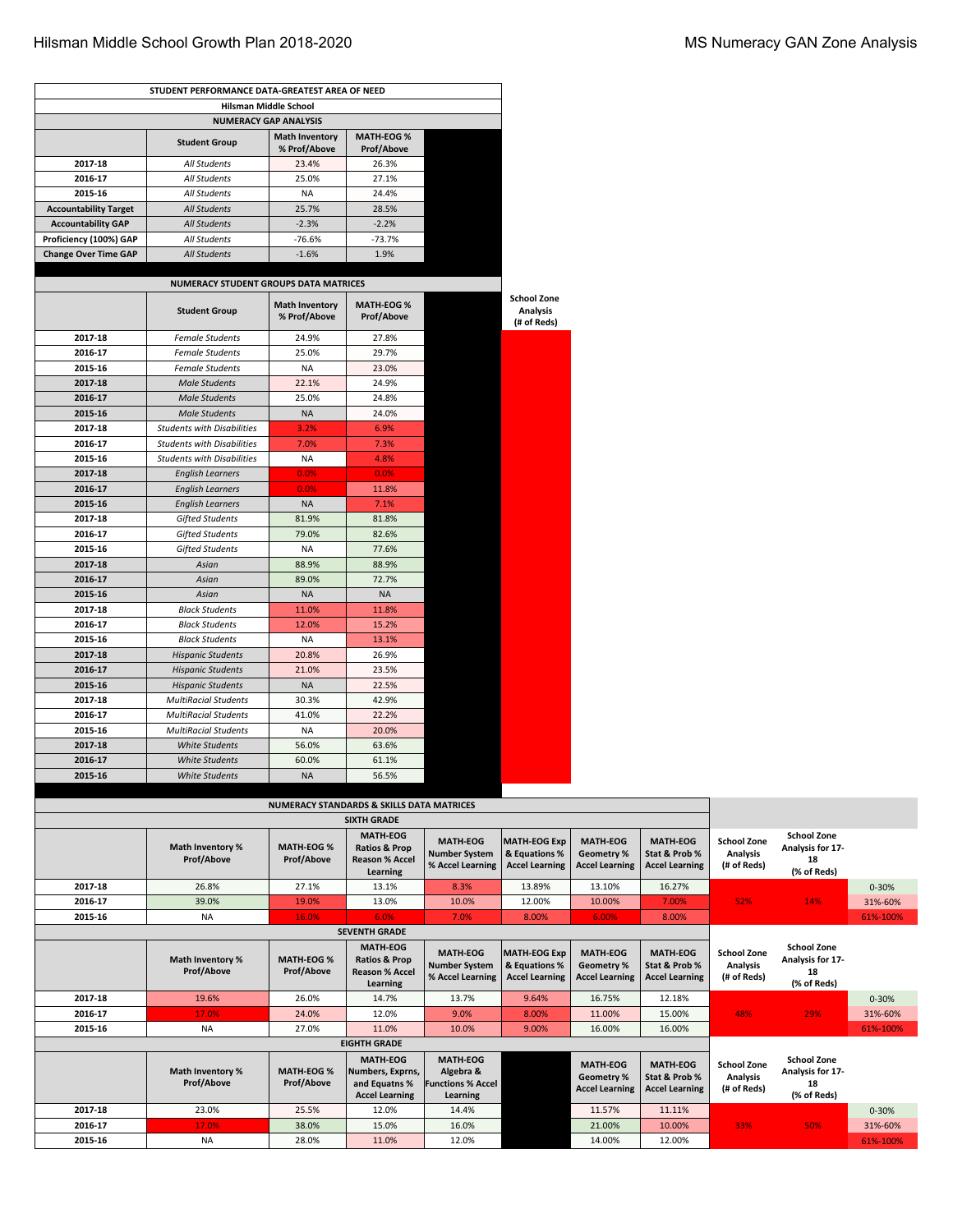|                                                       |                                                                                                                                                                                                                                                                                                                                                            | STUDENT PERFORMANCE DATA-GREATEST AREA OF NEED                                   |                         |                                                            |                                                                               |                                                                               |                                                                   |                                                      |                                                             |          |
|-------------------------------------------------------|------------------------------------------------------------------------------------------------------------------------------------------------------------------------------------------------------------------------------------------------------------------------------------------------------------------------------------------------------------|----------------------------------------------------------------------------------|-------------------------|------------------------------------------------------------|-------------------------------------------------------------------------------|-------------------------------------------------------------------------------|-------------------------------------------------------------------|------------------------------------------------------|-------------------------------------------------------------|----------|
|                                                       |                                                                                                                                                                                                                                                                                                                                                            |                                                                                  | Hilsman Middle School   |                                                            |                                                                               |                                                                               |                                                                   |                                                      |                                                             |          |
|                                                       | SOCIAL EMOTIONAL LEARNING GAP ANALYSIS<br>Relationship<br>Relationship<br>Relationship<br>Skills: Know std<br><b>Skills: Get</b><br><b>Skills: Teachers</b><br><b>Behavior</b><br><b>Absences Per Std</b><br>I can talk to<br><b>Student Group</b><br><b>OSS Days Per Std</b><br><b>Referrals Per Std</b><br>along well w/<br>treat me w/<br>when I am sad |                                                                                  |                         |                                                            |                                                                               |                                                                               |                                                                   | <b>School Zone</b><br><b>Analysis</b><br>(# of Reds) |                                                             |          |
|                                                       |                                                                                                                                                                                                                                                                                                                                                            |                                                                                  |                         |                                                            | others                                                                        | or down                                                                       | respect                                                           |                                                      |                                                             |          |
| 2017-18                                               | <b>All Students</b>                                                                                                                                                                                                                                                                                                                                        | 0.73                                                                             | 0.79                    | 7.05                                                       | <b>NA</b>                                                                     | <b>NA</b>                                                                     | <b>NA</b>                                                         |                                                      |                                                             |          |
| 2016-17                                               | All Students                                                                                                                                                                                                                                                                                                                                               | 0.86                                                                             | 0.87                    | 8.15                                                       | 35.8%                                                                         | 50.5%                                                                         | 40.2%                                                             | 50%                                                  |                                                             |          |
| 2015-16                                               | All Students                                                                                                                                                                                                                                                                                                                                               | 0.52                                                                             | 0.83                    | 6.12                                                       | 39.5%                                                                         | 57.7%                                                                         | 44.9%                                                             |                                                      |                                                             |          |
| <b>Accountability Target</b>                          | <b>All Students</b>                                                                                                                                                                                                                                                                                                                                        | 0.69                                                                             | 0.71                    | 7.05                                                       | 50.0%                                                                         | 50.0%                                                                         | 50.0%                                                             |                                                      |                                                             |          |
| <b>Accountability GAP</b>                             | <b>All Students</b><br>All Students                                                                                                                                                                                                                                                                                                                        | 0.04<br>0.00                                                                     | 0.08<br>$-0.21$         | 0.00<br>6.05                                               | $-14.2%$                                                                      | 0.5%                                                                          | $-9.8%$                                                           |                                                      |                                                             |          |
| Proficiency (100%) GAP<br><b>Change Over Time GAP</b> | <b>All Students</b>                                                                                                                                                                                                                                                                                                                                        | 0.21                                                                             | $-0.04$                 | 0.93                                                       | $-64.2%$<br>$-3.7%$                                                           | -49.5%<br>$-7.2%$                                                             | -59.8%<br>$-4.7%$                                                 |                                                      |                                                             |          |
|                                                       |                                                                                                                                                                                                                                                                                                                                                            |                                                                                  |                         |                                                            |                                                                               |                                                                               |                                                                   |                                                      |                                                             |          |
|                                                       |                                                                                                                                                                                                                                                                                                                                                            | SOCIAL EMOTIONAL LEARNING STUDENT GROUPS DATA MATRICES                           |                         |                                                            |                                                                               |                                                                               |                                                                   |                                                      |                                                             |          |
|                                                       | <b>Student Group</b>                                                                                                                                                                                                                                                                                                                                       | <b>Behavior</b><br><b>Referrals Per Std</b>                                      | OSS Days Per Std        | <b>Absences Per Std</b>                                    | Relationship<br><b>Skills: Get</b><br>along well w/<br>others                 | Relationship<br>Skills: Know std<br>I can talk to<br>when I am sad<br>or down | Relationship<br><b>Skills: Teachers</b><br>treat me w/<br>respect | <b>School Zone</b><br><b>Analysis</b><br>(# of Reds) |                                                             |          |
| 2017-18                                               | <b>Female Students</b>                                                                                                                                                                                                                                                                                                                                     | 0.49                                                                             | 0.59                    | 7.17                                                       | <b>NA</b>                                                                     | <b>NA</b>                                                                     | NA                                                                |                                                      |                                                             |          |
| 2016-17                                               | <b>Female Students</b>                                                                                                                                                                                                                                                                                                                                     | 0.71                                                                             | 0.78                    | 8.35                                                       | 30.4%                                                                         | 58.7%                                                                         | 36.1%                                                             | 39%                                                  |                                                             |          |
| 2015-16                                               | <b>Female Students</b>                                                                                                                                                                                                                                                                                                                                     | 0.40                                                                             | 0.71                    | 5.89                                                       | 36.0%                                                                         | 70.0%                                                                         | 40.9%                                                             |                                                      |                                                             |          |
| 2017-18                                               | <b>Male Students</b>                                                                                                                                                                                                                                                                                                                                       | 0.96                                                                             | 0.99                    | 7.13                                                       | <b>NA</b>                                                                     | <b>NA</b>                                                                     | <b>NA</b>                                                         |                                                      |                                                             |          |
| 2016-17<br>2015-16                                    | <b>Male Students</b><br><b>Male Students</b>                                                                                                                                                                                                                                                                                                               | 1.05<br>0.65                                                                     | 1.02<br>0.97            | 8.43<br>6.51                                               | 40.4%<br>42.9%                                                                | 43.4%<br>45.6%                                                                | 43.8%<br>48.8%                                                    | 50%                                                  |                                                             |          |
| 2017-18                                               | <b>Students with Disabilities</b>                                                                                                                                                                                                                                                                                                                          | 1.39                                                                             | 1.36                    | 8.88                                                       |                                                                               |                                                                               |                                                                   |                                                      |                                                             |          |
| 2016-17                                               | <b>Students with Disabilities</b>                                                                                                                                                                                                                                                                                                                          | 1.24                                                                             | 1.21                    | 9.46                                                       |                                                                               |                                                                               |                                                                   | 100%                                                 |                                                             |          |
| 2015-16                                               | <b>Students with Disabilities</b>                                                                                                                                                                                                                                                                                                                          | 0.72                                                                             | 1.24                    | 7.48                                                       |                                                                               |                                                                               |                                                                   |                                                      |                                                             |          |
| 2017-18                                               | <b>English Learners</b>                                                                                                                                                                                                                                                                                                                                    | 0.57                                                                             | 0.19                    | 6.90                                                       |                                                                               |                                                                               |                                                                   |                                                      |                                                             |          |
| 2016-17                                               | <b>English Learners</b>                                                                                                                                                                                                                                                                                                                                    | 0.50                                                                             | 0.40                    | 7.40                                                       |                                                                               |                                                                               |                                                                   |                                                      |                                                             |          |
| 2015-16                                               | <b>English Learners</b>                                                                                                                                                                                                                                                                                                                                    | 0.57                                                                             | 0.86                    | 5.00                                                       |                                                                               |                                                                               |                                                                   |                                                      |                                                             |          |
| 2017-18                                               | <b>Gifted Students</b>                                                                                                                                                                                                                                                                                                                                     | 0.14                                                                             | 0.21                    | 4.90                                                       |                                                                               |                                                                               |                                                                   |                                                      |                                                             |          |
| 2016-17                                               | <b>Gifted Students</b>                                                                                                                                                                                                                                                                                                                                     | 0.16                                                                             | 0.10                    | 5.85                                                       |                                                                               |                                                                               |                                                                   |                                                      |                                                             |          |
| 2015-16                                               | <b>Gifted Students</b>                                                                                                                                                                                                                                                                                                                                     | 0.06                                                                             | 0.16                    | 3.52                                                       |                                                                               |                                                                               |                                                                   |                                                      |                                                             |          |
| 2017-18<br>2016-17                                    | Asian<br>Asian                                                                                                                                                                                                                                                                                                                                             | 0.00<br>0.06                                                                     | 0.00<br>0.06            | 3.50<br>4.38                                               | <b>NA</b><br>42.9%                                                            | <b>NA</b><br>42.9%                                                            | <b>NA</b><br>50.0%                                                |                                                      |                                                             |          |
| 2015-16                                               | Asian                                                                                                                                                                                                                                                                                                                                                      | 0.00                                                                             | 0.00                    | 3.00                                                       | 25.0%                                                                         | 50.0%                                                                         | 62.5%                                                             |                                                      |                                                             |          |
| 2017-18                                               | <b>Black Students</b>                                                                                                                                                                                                                                                                                                                                      | 0.94                                                                             | 1.01                    | 7.20                                                       | ΝA                                                                            | <b>NA</b>                                                                     | <b>NA</b>                                                         |                                                      |                                                             |          |
| 2016-17                                               | <b>Black Students</b>                                                                                                                                                                                                                                                                                                                                      | 1.25                                                                             | 1.33                    | 8.58                                                       | 33.6%                                                                         | 48.6%                                                                         | 37.5%                                                             |                                                      |                                                             |          |
| 2015-16                                               | <b>Black Students</b>                                                                                                                                                                                                                                                                                                                                      | 0.73                                                                             | 1.18                    | 6.40                                                       | 33.2%                                                                         | 54.1%                                                                         | 38.0%                                                             |                                                      |                                                             |          |
| 2017-18                                               | <b>Hispanic Students</b>                                                                                                                                                                                                                                                                                                                                   | 0.25                                                                             | 0.34                    | 7.60                                                       | <b>NA</b>                                                                     | <b>NA</b>                                                                     | <b>NA</b>                                                         |                                                      |                                                             |          |
| 2016-17                                               | <b>Hispanic Students</b>                                                                                                                                                                                                                                                                                                                                   | 0.31                                                                             | 0.25                    | 9.09                                                       | 44.4%                                                                         | 55.6%                                                                         | 51.9%                                                             |                                                      |                                                             |          |
| 2015-16                                               | <b>Hispanic Students</b>                                                                                                                                                                                                                                                                                                                                   | 0.25                                                                             | 0.63                    | 5.70                                                       | 62.2%                                                                         | 71.1%                                                                         | 60.0%                                                             |                                                      |                                                             |          |
| 2017-18                                               | <b>MultiRacial Students</b>                                                                                                                                                                                                                                                                                                                                | 0.81                                                                             | 1.41                    | 7.70                                                       | ΝA                                                                            | NA<br>51.2%                                                                   | NA                                                                |                                                      |                                                             |          |
| 2016-17<br>2015-16                                    | <b>MultiRacial Students</b><br><b>MultiRacial Students</b>                                                                                                                                                                                                                                                                                                 | 0.79<br>0.41                                                                     | 0.88<br>0.59            | 8.73<br>8.80                                               | 26.8%<br>33.3%                                                                | 61.1%                                                                         | 36.6%<br>50.0%                                                    |                                                      |                                                             |          |
| 2017-18                                               | White Students                                                                                                                                                                                                                                                                                                                                             | 0.48                                                                             | 0.36                    | 6.90                                                       | <b>NA</b>                                                                     | <b>NA</b>                                                                     | <b>NA</b>                                                         |                                                      |                                                             |          |
| 2016-17                                               | White Students                                                                                                                                                                                                                                                                                                                                             | 0.29                                                                             | 0.15                    | 7.81                                                       | 38.5%                                                                         | 52.6%                                                                         | 40.7%                                                             |                                                      |                                                             |          |
| 2015-16                                               | White Students                                                                                                                                                                                                                                                                                                                                             | 0.17                                                                             | 0.13                    | 5.60                                                       | 50.9%                                                                         | 61.8%                                                                         | 52.7%                                                             |                                                      |                                                             |          |
|                                                       |                                                                                                                                                                                                                                                                                                                                                            |                                                                                  |                         |                                                            |                                                                               |                                                                               |                                                                   |                                                      |                                                             |          |
|                                                       |                                                                                                                                                                                                                                                                                                                                                            | SOCIAL EMOTIONAL LEARNING STANDARDS & SKILLS DATA MATRICES<br><b>SIXTH GRADE</b> |                         |                                                            |                                                                               |                                                                               |                                                                   |                                                      |                                                             |          |
|                                                       | <b>Behavior Referrals Per Std</b>                                                                                                                                                                                                                                                                                                                          | <b>OSS Days Per Std</b>                                                          | <b>Absences Per Std</b> | Relationship<br><b>Skills: Get along</b><br>well w/ others | Relationship<br>Skills: Know std<br>I can talk to<br>when I am sad<br>or down | Relationship<br><b>Skills: Teachers</b><br>treat me w/<br>respect             |                                                                   | <b>School Zone</b><br>Analysis<br>(# of Reds)        | <b>School Zone</b><br>Analysis for 17-<br>18<br>(% of Reds) |          |
| 2017-18                                               | 0.64                                                                                                                                                                                                                                                                                                                                                       | 1.01                                                                             | 6.66                    | NA                                                         | NA                                                                            | NA                                                                            |                                                                   |                                                      |                                                             | 0-30%    |
| 2016-17                                               | 0.81                                                                                                                                                                                                                                                                                                                                                       | 0.79                                                                             | 9.16                    | 42.8%                                                      | 48.8%                                                                         | 47.0%                                                                         |                                                                   | 3.00%                                                |                                                             | 31%-60%  |
| 2015-16                                               | 0.65                                                                                                                                                                                                                                                                                                                                                       | 0.81                                                                             | 6.14                    | 43.1%                                                      | 62.9%                                                                         | 65.3%                                                                         |                                                                   |                                                      |                                                             | 61%-100% |
|                                                       | <b>Behavior Referrals Per Std</b>                                                                                                                                                                                                                                                                                                                          | <b>SEVENTH GRADE</b><br><b>OSS Days Per Std</b>                                  | <b>Absences Per Std</b> | Relationship<br><b>Skills: Get along</b><br>well w/ others | Relationship<br>Skills: Know std<br>I can talk to<br>when I am sad<br>or down | Relationship<br><b>Skills: Teachers</b><br>treat me w/<br>respect             |                                                                   | <b>School Zone</b><br>Analysis<br>(# of Reds)        | <b>School Zone</b><br>Analysis for 17-<br>18<br>(% of Reds) |          |
| 2017-18                                               | 0.90                                                                                                                                                                                                                                                                                                                                                       | 0.79                                                                             | 8.74                    | <b>NA</b>                                                  | <b>NA</b>                                                                     | <b>NA</b>                                                                     |                                                                   |                                                      |                                                             | 0-30%    |
| 2016-17                                               | 1.35                                                                                                                                                                                                                                                                                                                                                       | 1.11                                                                             | 8.07                    | 30.5%                                                      | 51.9%                                                                         | 36.9%                                                                         |                                                                   |                                                      |                                                             | 31%-60%  |
| 2015-16                                               | 0.47                                                                                                                                                                                                                                                                                                                                                       | 0.92                                                                             | 6.37                    | 32.6%                                                      | 53.7%                                                                         | 32.6%                                                                         |                                                                   |                                                      |                                                             | 61%-100% |
|                                                       | <b>Behavior Referrals Per Std</b>                                                                                                                                                                                                                                                                                                                          | <b>EIGHTH GRADE</b><br><b>OSS Days Per Std</b>                                   | <b>Absences Per Std</b> | Relationship<br><b>Skills: Get along</b><br>well w/ others | Relationship<br>Skills: Know std<br>I can talk to<br>when I am sad<br>or down | Relationship<br><b>Skills: Teachers</b><br>treat me w/<br>respect             |                                                                   | <b>School Zone</b><br>Analysis<br>(# of Reds)        | <b>School Zone</b><br>Analysis for 17-<br>18<br>(% of Reds) |          |
| 2017-18                                               | 0.70                                                                                                                                                                                                                                                                                                                                                       | 0.57                                                                             | 6.16                    | <b>NA</b>                                                  | <b>NA</b>                                                                     | <b>NA</b>                                                                     |                                                                   |                                                      |                                                             | 0-30%    |
| 2016-17                                               | 0.47                                                                                                                                                                                                                                                                                                                                                       | 0.80                                                                             | 7.94                    | 34.7%                                                      | 50.7%                                                                         | 36.8%                                                                         |                                                                   |                                                      |                                                             | 31%-60%  |
| 2015-16                                               | 0.47                                                                                                                                                                                                                                                                                                                                                       | 0.82                                                                             | 6.15                    | 43.3%                                                      | 56.7%                                                                         | 36.9%                                                                         |                                                                   |                                                      |                                                             | 61%-100% |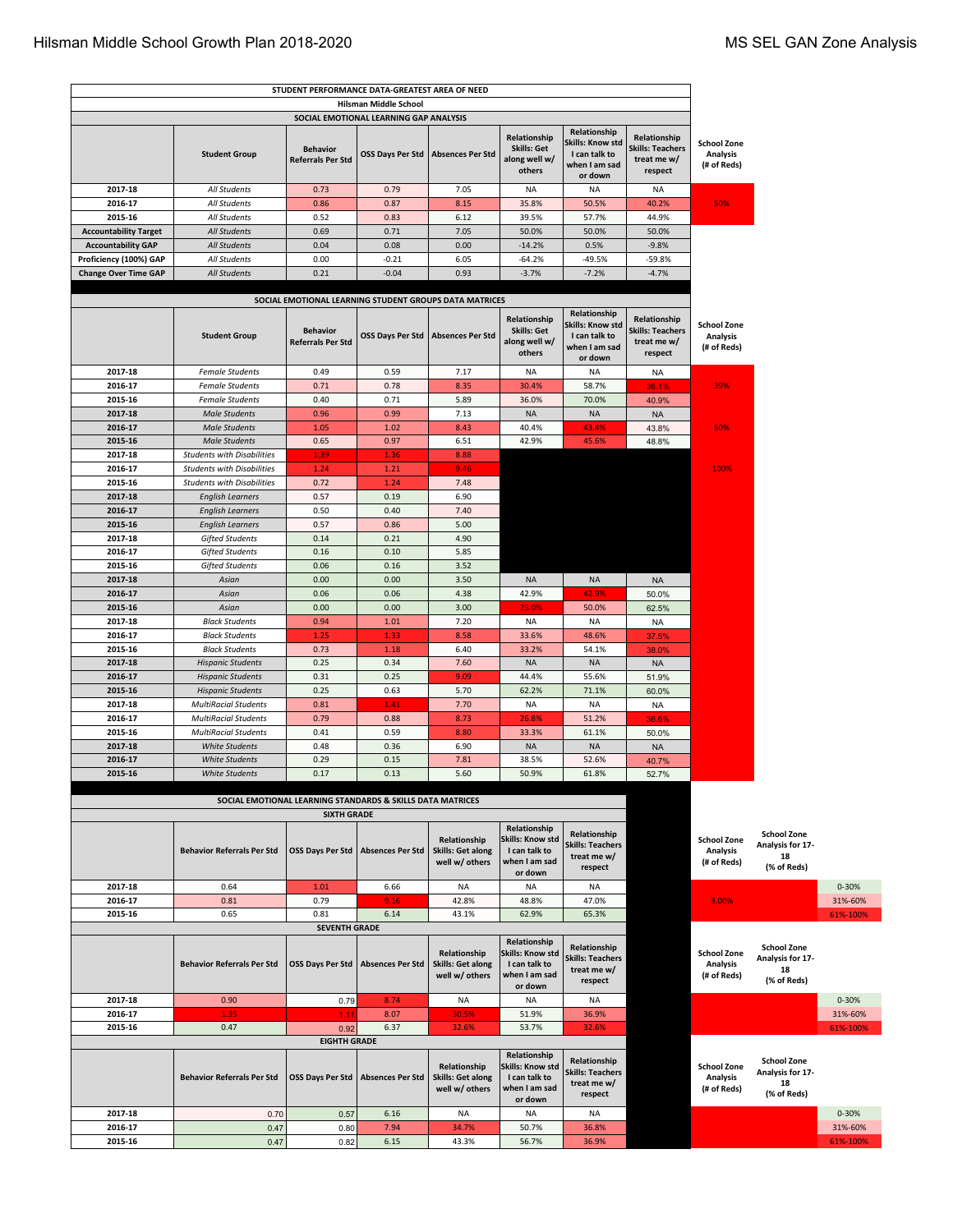| <b>SCHOOL IMPROVEMENT FOCUS - Literacy</b><br><b>Hilsman Middle School</b>                                                                                                                                                                                                                                                                                                                         |                                                                                                                 |                                                                                                                                                                                                                                                                                                                                                                                                                 |                                                                                                                                                                                                                                                                                                                                                                                                                                                                                                                                                                                                                                                                                                                                                     |  |  |  |  |  |  |
|----------------------------------------------------------------------------------------------------------------------------------------------------------------------------------------------------------------------------------------------------------------------------------------------------------------------------------------------------------------------------------------------------|-----------------------------------------------------------------------------------------------------------------|-----------------------------------------------------------------------------------------------------------------------------------------------------------------------------------------------------------------------------------------------------------------------------------------------------------------------------------------------------------------------------------------------------------------|-----------------------------------------------------------------------------------------------------------------------------------------------------------------------------------------------------------------------------------------------------------------------------------------------------------------------------------------------------------------------------------------------------------------------------------------------------------------------------------------------------------------------------------------------------------------------------------------------------------------------------------------------------------------------------------------------------------------------------------------------------|--|--|--|--|--|--|
|                                                                                                                                                                                                                                                                                                                                                                                                    |                                                                                                                 | <b>Insert link to SMART Goal Tree for Literacy</b>                                                                                                                                                                                                                                                                                                                                                              |                                                                                                                                                                                                                                                                                                                                                                                                                                                                                                                                                                                                                                                                                                                                                     |  |  |  |  |  |  |
| Based on your zone analysis, provide a narrative that describes the Greatest Area(s) of Need (GAN) for subgroups and standards/skills associated<br>with this goal. In the narrative include the data logic that led you to indentify your GAN.<br>The staff of HMS wants to cultivate a community of learners where all of our students are competent in the area of Literacy. The United Nations |                                                                                                                 |                                                                                                                                                                                                                                                                                                                                                                                                                 |                                                                                                                                                                                                                                                                                                                                                                                                                                                                                                                                                                                                                                                                                                                                                     |  |  |  |  |  |  |
|                                                                                                                                                                                                                                                                                                                                                                                                    |                                                                                                                 | Educational, Scientific and Cultural Organization (UNESCO) defines literacy as the "ability to identify, understand, interpret, create, communicate<br>and compute, using printed and written materials associated with varying contexts." Literacy is the greatest indicator of a student's ability to<br>achieve in school. It is the degree to which the children develop in language, reading, and writing. |                                                                                                                                                                                                                                                                                                                                                                                                                                                                                                                                                                                                                                                                                                                                                     |  |  |  |  |  |  |
|                                                                                                                                                                                                                                                                                                                                                                                                    |                                                                                                                 | As the staff has worked to implement reading instruction to meet the needs of every student, assessment data shows that our efforts have been<br>unsuccessful. 2017-2018 Milestone data results indicated that 75.3% of students at HMS are NOT proficient in Literacy. In addition to Milestone<br>data, Reading Inventory data demonstrated that 59% of students are NOT proficient in Literacy.              |                                                                                                                                                                                                                                                                                                                                                                                                                                                                                                                                                                                                                                                                                                                                                     |  |  |  |  |  |  |
| <b>Greatest Area(s) of Need (GAN)</b>                                                                                                                                                                                                                                                                                                                                                              |                                                                                                                 | students with numerous opportunities to connect with the text and write coherently.                                                                                                                                                                                                                                                                                                                             | As mentioned above, Literacy incorporates a student's ability to communicate using printed and written material. While disaggregating data, it<br>was determined that the students scored significantly lower on the writing and citing textual evidence standards. While all of the Georgia<br>Performance Standards of Excellence are important, an emphasis will be placed on providing direct instruction in these areas. This is to provide                                                                                                                                                                                                                                                                                                    |  |  |  |  |  |  |
|                                                                                                                                                                                                                                                                                                                                                                                                    |                                                                                                                 | poor classroom and assessment performance.                                                                                                                                                                                                                                                                                                                                                                      | Language and literacy development is a structure of cultural development, which is part of a socio-historic framework. Vygotsky's Social<br>Development Theory suggests how individuals interact with others in their culture affects their mental abilities. Special Education data for HMS<br>makes it evident that our black students, specifically those that are male, are experiencing great difficulty with mastering literacy standards.<br>Data shows that 96.1% of our Special Education populations are not proficient in Literacy. 79% are the students have been identified as Black<br>males. Perhaps it can be hypothesized that these students' culture and language differ from the ones presented in the curriculum, resulting in |  |  |  |  |  |  |
|                                                                                                                                                                                                                                                                                                                                                                                                    |                                                                                                                 | found Literacy to be the greatest area of need in all grade levels for Hilsman.                                                                                                                                                                                                                                                                                                                                 | It is through the process of reviewing Reading Inventory and Milestone data along with doing additional research in the area of Literacy, the team                                                                                                                                                                                                                                                                                                                                                                                                                                                                                                                                                                                                  |  |  |  |  |  |  |
| <b>Type of Goal</b>                                                                                                                                                                                                                                                                                                                                                                                | School<br><b>Indicators</b>                                                                                     | <b>School Measures</b>                                                                                                                                                                                                                                                                                                                                                                                          | <b>School Targets</b>                                                                                                                                                                                                                                                                                                                                                                                                                                                                                                                                                                                                                                                                                                                               |  |  |  |  |  |  |
|                                                                                                                                                                                                                                                                                                                                                                                                    |                                                                                                                 |                                                                                                                                                                                                                                                                                                                                                                                                                 | In Fall of 2018, 75% of students at HMS will have a RIT score of 6th: 217 or<br>above. 7th: 220 or above                                                                                                                                                                                                                                                                                                                                                                                                                                                                                                                                                                                                                                            |  |  |  |  |  |  |
|                                                                                                                                                                                                                                                                                                                                                                                                    |                                                                                                                 |                                                                                                                                                                                                                                                                                                                                                                                                                 | In Winter of 2018, TBD of students at HMS will have a RIT score score of                                                                                                                                                                                                                                                                                                                                                                                                                                                                                                                                                                                                                                                                            |  |  |  |  |  |  |
|                                                                                                                                                                                                                                                                                                                                                                                                    |                                                                                                                 |                                                                                                                                                                                                                                                                                                                                                                                                                 | $6th:$ , 7th:<br>In Spring of 2018_TBD of students at HMS will have a RIT score of 6th:                                                                                                                                                                                                                                                                                                                                                                                                                                                                                                                                                                                                                                                             |  |  |  |  |  |  |
|                                                                                                                                                                                                                                                                                                                                                                                                    |                                                                                                                 |                                                                                                                                                                                                                                                                                                                                                                                                                 | , 7th:<br>In Fall of 2018, 75% of students at HMS will show growth by 10 points on                                                                                                                                                                                                                                                                                                                                                                                                                                                                                                                                                                                                                                                                  |  |  |  |  |  |  |
|                                                                                                                                                                                                                                                                                                                                                                                                    |                                                                                                                 |                                                                                                                                                                                                                                                                                                                                                                                                                 | their RIT score 6th:____, 7th:__<br>In Winter of 2018, _____ of students at HMS will show growth by 10                                                                                                                                                                                                                                                                                                                                                                                                                                                                                                                                                                                                                                              |  |  |  |  |  |  |
|                                                                                                                                                                                                                                                                                                                                                                                                    |                                                                                                                 | MAP assessements                                                                                                                                                                                                                                                                                                                                                                                                | points on their RIT score 6th: ____, 7th: _____, 8th:                                                                                                                                                                                                                                                                                                                                                                                                                                                                                                                                                                                                                                                                                               |  |  |  |  |  |  |
|                                                                                                                                                                                                                                                                                                                                                                                                    |                                                                                                                 |                                                                                                                                                                                                                                                                                                                                                                                                                 | In Spring of 2018 ______ of students at HMS will show growth by 10<br>points on their RIT score 6th: _____, 7th:                                                                                                                                                                                                                                                                                                                                                                                                                                                                                                                                                                                                                                    |  |  |  |  |  |  |
|                                                                                                                                                                                                                                                                                                                                                                                                    |                                                                                                                 |                                                                                                                                                                                                                                                                                                                                                                                                                 | Year 2:<br>In Fall of 2019, 75% of students at HMS will show growth by 10 points on<br>their RIT score 6th:____, 7th:_____,                                                                                                                                                                                                                                                                                                                                                                                                                                                                                                                                                                                                                         |  |  |  |  |  |  |
|                                                                                                                                                                                                                                                                                                                                                                                                    |                                                                                                                 |                                                                                                                                                                                                                                                                                                                                                                                                                 | In Winter of 2019, _____ of students at HMS will show growth by 10<br>points on their RIT score 6th: _____, 7th: ______, 8th:                                                                                                                                                                                                                                                                                                                                                                                                                                                                                                                                                                                                                       |  |  |  |  |  |  |
|                                                                                                                                                                                                                                                                                                                                                                                                    | ELAGSE8RI1: Cite the<br>textual evidence that<br>most strongly<br>supports an analysis<br>of what the text says |                                                                                                                                                                                                                                                                                                                                                                                                                 | In Spring of 2019 ______ of students at HMS will show growth by 10<br>points on their RIT score 6th: ____, 7th:                                                                                                                                                                                                                                                                                                                                                                                                                                                                                                                                                                                                                                     |  |  |  |  |  |  |
|                                                                                                                                                                                                                                                                                                                                                                                                    | explicitly as well as<br>inferences drawn                                                                       | Georgia Milestones                                                                                                                                                                                                                                                                                                                                                                                              | Year 1: Students at Hilsman will experience a 6% growth on the Georgia Milestone Assessment<br>Year 2: Students at Hilsman will experience a 6% growth on on the Georgia Milestone Assessment                                                                                                                                                                                                                                                                                                                                                                                                                                                                                                                                                       |  |  |  |  |  |  |
| By spring of 2020,<br>Hilsman students in<br>grades 6-8 will                                                                                                                                                                                                                                                                                                                                       | from the text.                                                                                                  |                                                                                                                                                                                                                                                                                                                                                                                                                 | In Fall of 2018, 75 % of students at HMS will show growth by 10 points on<br>their RI score.<br>In Winter of 2018, _____ of students at HMS will show growth by 10 points<br>on their RI score                                                                                                                                                                                                                                                                                                                                                                                                                                                                                                                                                      |  |  |  |  |  |  |
| demonstrate proficiency<br>in Literacy from 25.9%<br>to 37.9% as measured                                                                                                                                                                                                                                                                                                                          |                                                                                                                 |                                                                                                                                                                                                                                                                                                                                                                                                                 | In Spring of 2018<br>__ of students at HMS will show growth by 10<br>points on their RI score                                                                                                                                                                                                                                                                                                                                                                                                                                                                                                                                                                                                                                                       |  |  |  |  |  |  |
| by the Georgia<br>Milestones.                                                                                                                                                                                                                                                                                                                                                                      |                                                                                                                 | RI (8th grade)                                                                                                                                                                                                                                                                                                                                                                                                  | Year 2<br>In Fall of 2019, 75 % of students at HMS will show growth by 10 points on                                                                                                                                                                                                                                                                                                                                                                                                                                                                                                                                                                                                                                                                 |  |  |  |  |  |  |
|                                                                                                                                                                                                                                                                                                                                                                                                    |                                                                                                                 |                                                                                                                                                                                                                                                                                                                                                                                                                 | their RI score.<br>In Winter of 2019, ______ of students at HMS will show growth by 10 points                                                                                                                                                                                                                                                                                                                                                                                                                                                                                                                                                                                                                                                       |  |  |  |  |  |  |
|                                                                                                                                                                                                                                                                                                                                                                                                    |                                                                                                                 |                                                                                                                                                                                                                                                                                                                                                                                                                 | on their RI score<br>In Spring of 2019 _______ of students at HMS will show growth by 10                                                                                                                                                                                                                                                                                                                                                                                                                                                                                                                                                                                                                                                            |  |  |  |  |  |  |
|                                                                                                                                                                                                                                                                                                                                                                                                    |                                                                                                                 |                                                                                                                                                                                                                                                                                                                                                                                                                 | points on their RI score                                                                                                                                                                                                                                                                                                                                                                                                                                                                                                                                                                                                                                                                                                                            |  |  |  |  |  |  |
|                                                                                                                                                                                                                                                                                                                                                                                                    |                                                                                                                 |                                                                                                                                                                                                                                                                                                                                                                                                                 | Year 1: By May of 2018 80% of HMS students will be proficient on CFAs.<br>Winter<br>Spring                                                                                                                                                                                                                                                                                                                                                                                                                                                                                                                                                                                                                                                          |  |  |  |  |  |  |
|                                                                                                                                                                                                                                                                                                                                                                                                    |                                                                                                                 | CFAs                                                                                                                                                                                                                                                                                                                                                                                                            | Year 2: By May of 2019 80% of HMS students will be proficient on CFAs.<br>Fall<br>Winter                                                                                                                                                                                                                                                                                                                                                                                                                                                                                                                                                                                                                                                            |  |  |  |  |  |  |
|                                                                                                                                                                                                                                                                                                                                                                                                    |                                                                                                                 |                                                                                                                                                                                                                                                                                                                                                                                                                 | Spring<br>Year 1: 70% of our students will be proficient or distinguished on UPAs as                                                                                                                                                                                                                                                                                                                                                                                                                                                                                                                                                                                                                                                                |  |  |  |  |  |  |
|                                                                                                                                                                                                                                                                                                                                                                                                    |                                                                                                                 |                                                                                                                                                                                                                                                                                                                                                                                                                 | measured by the corresponding CFAs rubric.<br>Fall<br>Winter                                                                                                                                                                                                                                                                                                                                                                                                                                                                                                                                                                                                                                                                                        |  |  |  |  |  |  |
|                                                                                                                                                                                                                                                                                                                                                                                                    | ELAGSE8W4:<br>Produce clear and<br>coherent writing in                                                          | UPAs                                                                                                                                                                                                                                                                                                                                                                                                            | Spring<br>Year 2: 80% of our student will be proficient or distinguished on UPAs as                                                                                                                                                                                                                                                                                                                                                                                                                                                                                                                                                                                                                                                                 |  |  |  |  |  |  |
|                                                                                                                                                                                                                                                                                                                                                                                                    | which the<br>development,<br>organization, and                                                                  |                                                                                                                                                                                                                                                                                                                                                                                                                 | measured by the corresponding UPAs rubric.<br>Fall<br>Winter                                                                                                                                                                                                                                                                                                                                                                                                                                                                                                                                                                                                                                                                                        |  |  |  |  |  |  |
|                                                                                                                                                                                                                                                                                                                                                                                                    | style are appropriate<br>to task, purpose, and                                                                  |                                                                                                                                                                                                                                                                                                                                                                                                                 | Spring                                                                                                                                                                                                                                                                                                                                                                                                                                                                                                                                                                                                                                                                                                                                              |  |  |  |  |  |  |
|                                                                                                                                                                                                                                                                                                                                                                                                    | audience. (Grade-<br>specific expectations<br>for writing types are                                             | CFAs                                                                                                                                                                                                                                                                                                                                                                                                            | Year 1: 70% of our students will be proficient or distinguished on CFAs as measured<br>by the corresponding CFAs rubric.<br>Year 2: 80% of our student will be proficient or distinguished on CFAs as measured<br>by the corresponding CFAs rubric.                                                                                                                                                                                                                                                                                                                                                                                                                                                                                                 |  |  |  |  |  |  |
|                                                                                                                                                                                                                                                                                                                                                                                                    | defined in standards<br>$1 - 3$ above.)                                                                         | Georgia Milestones                                                                                                                                                                                                                                                                                                                                                                                              | Year 1: Students at Hilsman will experience a 6% growth on the Georgia Milestone<br>Assessment<br>Year 2: Students at Hilsman will experience a 6% growth on on the Georgia                                                                                                                                                                                                                                                                                                                                                                                                                                                                                                                                                                         |  |  |  |  |  |  |
|                                                                                                                                                                                                                                                                                                                                                                                                    |                                                                                                                 |                                                                                                                                                                                                                                                                                                                                                                                                                 | Milestone Assessment                                                                                                                                                                                                                                                                                                                                                                                                                                                                                                                                                                                                                                                                                                                                |  |  |  |  |  |  |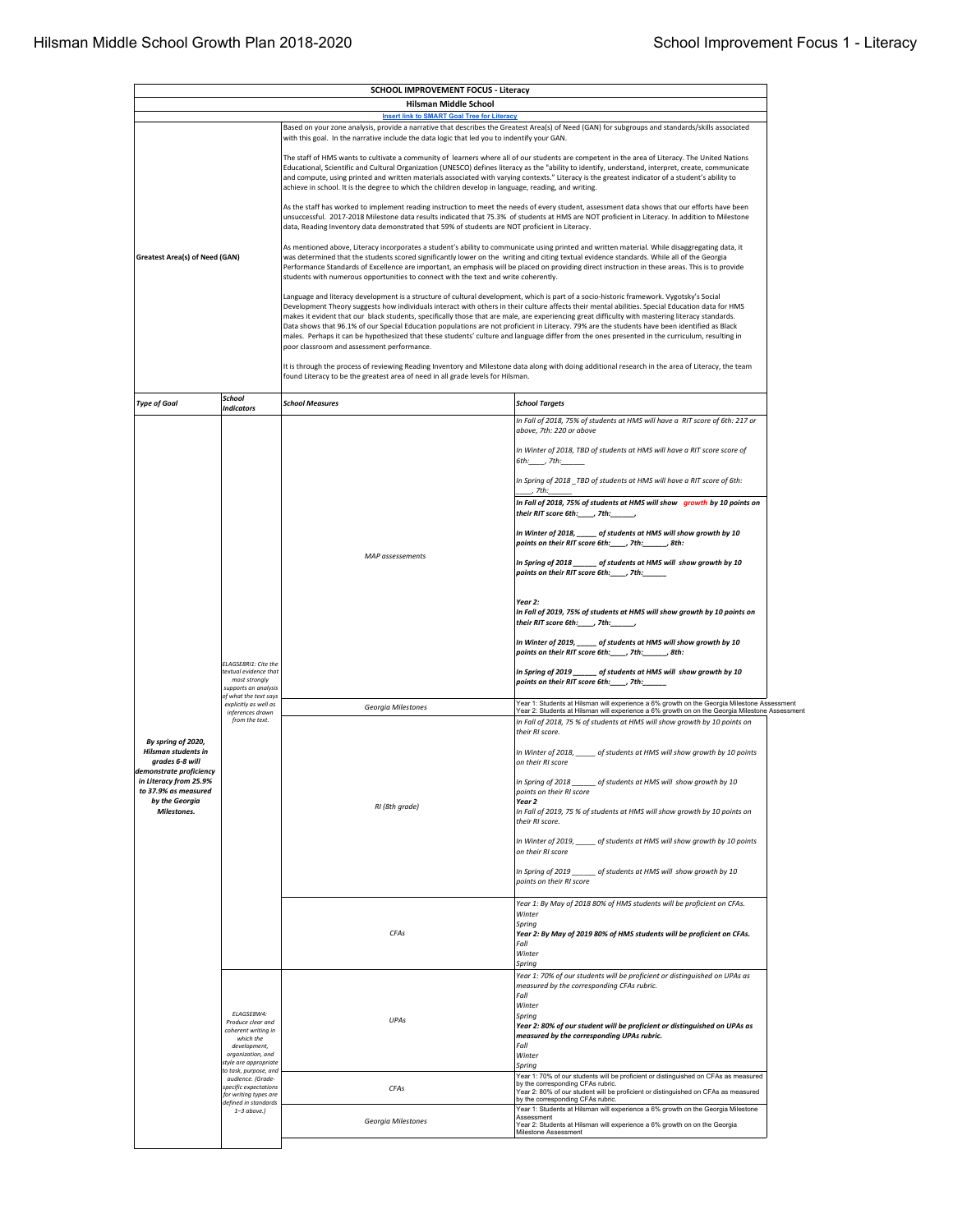1

|                                                                        |                                                  | SCHOOL IMPROVEMENT FOCUS - NUMERACY<br><b>Hilsman Middle School</b>                                                                                                             |                                                                                                                                                                                                                                       |  |  |  |
|------------------------------------------------------------------------|--------------------------------------------------|---------------------------------------------------------------------------------------------------------------------------------------------------------------------------------|---------------------------------------------------------------------------------------------------------------------------------------------------------------------------------------------------------------------------------------|--|--|--|
|                                                                        |                                                  | k to SMART goal tree for I<br>Provide a narrative that describes the Greatest Area(s) of Need (GAN) associated with this goal. In the narrative include the data logic that led |                                                                                                                                                                                                                                       |  |  |  |
| Greatest Area(s) of Need (GAN)                                         |                                                  |                                                                                                                                                                                 | you to indentify your GAN. After reviewing end-of-the year data, the area of greatest need is number sense and expressions/equations<br>progression standards. The school-wide strategies selected are: 1)Focused-note taking str     |  |  |  |
|                                                                        |                                                  |                                                                                                                                                                                 | Note-taking using the template document provided by AVID (Student Handout 2.1d) will be used for all grade levels in relation to focused-note<br>taking. 3) Panther Strategy (Read, Illustrate, Calculate, Explain) to be used/im     |  |  |  |
| <b>Type of Goal</b>                                                    | chool                                            | Constructed Response Questions and writing in mathematics.<br><b>School Measures</b>                                                                                            | <b>School Targets</b>                                                                                                                                                                                                                 |  |  |  |
|                                                                        | Indicators                                       |                                                                                                                                                                                 | Year 1: 6% of our students will increase 100 points on the MI during the                                                                                                                                                              |  |  |  |
|                                                                        |                                                  |                                                                                                                                                                                 | scademic school year                                                                                                                                                                                                                  |  |  |  |
|                                                                        |                                                  |                                                                                                                                                                                 | Fall .28.8% of our students will have shown an increase of points by 33.3<br>Winter 30.8 % of our students will have shown an increase of 33.3 points<br>Spring 32.8% of our students will hae shown an increase of 33.3 points       |  |  |  |
|                                                                        |                                                  | Math Inventory                                                                                                                                                                  | Year 2: 6% of our students will increase 100 points on the MI during the                                                                                                                                                              |  |  |  |
|                                                                        |                                                  |                                                                                                                                                                                 | academic school year (Assuming that 32.8% of ours students have shown<br>arowth)                                                                                                                                                      |  |  |  |
|                                                                        | Expressions and<br>Equations                     |                                                                                                                                                                                 | Fall 34.8 % of our students will have shown an increase of points by 33.3                                                                                                                                                             |  |  |  |
|                                                                        | MGSE8.EE.7<br>Solve linear                       |                                                                                                                                                                                 | .<br>Winter 36.8% of our students will have shown an increase of 33.3 points<br>Spring38.8% of our students will hae shown an increase of 33.3 points<br>.<br>Year 1: 70% of our students will be proficient or distinguished on UPAs |  |  |  |
|                                                                        | wations in one<br>variable                       |                                                                                                                                                                                 | ssessments.<br>TBD:                                                                                                                                                                                                                   |  |  |  |
|                                                                        |                                                  |                                                                                                                                                                                 | Winter<br>Spring                                                                                                                                                                                                                      |  |  |  |
|                                                                        |                                                  | <b>Unit Post Assessments</b>                                                                                                                                                    | Year 2: 75% of our students will be proficient or distinguished on UPAs                                                                                                                                                               |  |  |  |
|                                                                        |                                                  |                                                                                                                                                                                 | TBD:<br>Winter                                                                                                                                                                                                                        |  |  |  |
|                                                                        |                                                  |                                                                                                                                                                                 | Spring                                                                                                                                                                                                                                |  |  |  |
|                                                                        |                                                  | Georgia Milesto                                                                                                                                                                 | .<br>Year 1: Students at Hilsman will experience a 6% growth on the Georgia Milestone Assessment<br>Year 2: Students at Hilsman will experience a 6% growth on on the Georgia Milestone Assessment                                    |  |  |  |
|                                                                        |                                                  |                                                                                                                                                                                 | Year 1: ____% of our students to show growth on MAP.                                                                                                                                                                                  |  |  |  |
|                                                                        |                                                  |                                                                                                                                                                                 | In Fall of 2018, 75% of students at HMS will show growth by 10 points on<br>their RIT score 7th:                                                                                                                                      |  |  |  |
|                                                                        |                                                  |                                                                                                                                                                                 | In Winter of 2018.<br>_ of students at HMS will show growth by 10 points<br>on their RIT score 7th:                                                                                                                                   |  |  |  |
|                                                                        |                                                  |                                                                                                                                                                                 |                                                                                                                                                                                                                                       |  |  |  |
|                                                                        |                                                  | MAP                                                                                                                                                                             |                                                                                                                                                                                                                                       |  |  |  |
|                                                                        |                                                  |                                                                                                                                                                                 | Year 2.                                                                                                                                                                                                                               |  |  |  |
|                                                                        |                                                  |                                                                                                                                                                                 | In Fall of 2019, 75% of students at HMS will show growth by 10 points on<br>their RIT score, 7th:                                                                                                                                     |  |  |  |
|                                                                        | Expressions and<br>Equations:<br>MGSE7.EE.40     |                                                                                                                                                                                 |                                                                                                                                                                                                                                       |  |  |  |
|                                                                        |                                                  |                                                                                                                                                                                 | In Spring of 2019<br>of students at HMS will show growth by 10                                                                                                                                                                        |  |  |  |
|                                                                        |                                                  |                                                                                                                                                                                 | points on their RIT score 7th:                                                                                                                                                                                                        |  |  |  |
|                                                                        |                                                  | .<br>Georgia Milestones                                                                                                                                                         | Milestone Assessment<br>Fear 2: Students at Hilsman will experience a 6% growth on on the Georgia                                                                                                                                     |  |  |  |
|                                                                        |                                                  |                                                                                                                                                                                 | Milestone Assessment<br>Year 1: 75% of our students will be proficient on UPAs.                                                                                                                                                       |  |  |  |
|                                                                        |                                                  |                                                                                                                                                                                 | Baseline<br>Winter                                                                                                                                                                                                                    |  |  |  |
|                                                                        |                                                  | <b>Unit Post Assessments</b>                                                                                                                                                    | Spring                                                                                                                                                                                                                                |  |  |  |
|                                                                        |                                                  |                                                                                                                                                                                 | Winter                                                                                                                                                                                                                                |  |  |  |
|                                                                        |                                                  |                                                                                                                                                                                 | In Fall of 2018, 75% of students at HMS will show growth by 10 points on<br>their RIT score 6th:                                                                                                                                      |  |  |  |
|                                                                        |                                                  |                                                                                                                                                                                 | In Winter of 2018, _______ of students at HMS will show growth by 10 points<br>on their RIT score 6th:____                                                                                                                            |  |  |  |
|                                                                        |                                                  |                                                                                                                                                                                 |                                                                                                                                                                                                                                       |  |  |  |
|                                                                        | Expressions and<br>.<br>Equations:<br>MGSE6.EE.9 |                                                                                                                                                                                 | In Spring of 2018<br>of students at HMS will show growth by 10<br>points on their RIT score 6th:                                                                                                                                      |  |  |  |
| By 2020, Hilsman's                                                     |                                                  | MAP                                                                                                                                                                             | Year 2.<br>In Fall of 2019, 7S% of students at HMS will show growth by 10 points on                                                                                                                                                   |  |  |  |
| students in grades 6-8<br>will den<br>vostrate<br>roficiency in numero |                                                  |                                                                                                                                                                                 | their RIT score 6th:                                                                                                                                                                                                                  |  |  |  |
| from 26.3% to 38.3% as<br>measured by the                              |                                                  |                                                                                                                                                                                 | In Winter of 2019, _______ of students at HMS will show growth by 10 points<br>on their RIT score 6th:                                                                                                                                |  |  |  |
| <b>Georgia Milestones</b><br>Math assessments.                         |                                                  |                                                                                                                                                                                 | In Spring of 2019<br>of students at HMS will show growth by 10                                                                                                                                                                        |  |  |  |
|                                                                        |                                                  |                                                                                                                                                                                 | points on their RIT score 6th<br>Year 1: 75% of our students will be proficient on UPAs                                                                                                                                               |  |  |  |
|                                                                        |                                                  |                                                                                                                                                                                 | Baseline<br>Winter                                                                                                                                                                                                                    |  |  |  |
|                                                                        |                                                  | <b>Unit Post Assessments</b>                                                                                                                                                    | <br>Spring<br>Year 2: 80% of our students will be proficient on UPAs<br><b>Baseline</b>                                                                                                                                               |  |  |  |
|                                                                        |                                                  |                                                                                                                                                                                 | Winter<br>Spring                                                                                                                                                                                                                      |  |  |  |
|                                                                        |                                                  |                                                                                                                                                                                 | Year 1: Students at Hilsman will experience a 6% growth on the Georgia<br><b>Nestone Assessment</b>                                                                                                                                   |  |  |  |
|                                                                        |                                                  | Georgia Milestones                                                                                                                                                              | Year 2: Students at Hilsman will experience a 6% growth on on the Georgia<br>Milestone Assessment                                                                                                                                     |  |  |  |
|                                                                        |                                                  |                                                                                                                                                                                 | Year 1: 6% of our students will increase 100 points on the MI during the<br>academic school yea                                                                                                                                       |  |  |  |
|                                                                        |                                                  |                                                                                                                                                                                 | Fall 28.8% of our students will have shown an increase of points by 33.3<br>Winter 30.8 % of our students will have shown an increase of 33.3 points                                                                                  |  |  |  |
|                                                                        |                                                  |                                                                                                                                                                                 | Spring 32.8% of our students will hae shown an increase of 33.3 points                                                                                                                                                                |  |  |  |
|                                                                        |                                                  | Math Inventory                                                                                                                                                                  | Year 2: 6% of our students will increase 100 points on the MI during the<br>academic school year (Assuming that 32.8% of ours students have shown                                                                                     |  |  |  |
|                                                                        |                                                  |                                                                                                                                                                                 | growth)                                                                                                                                                                                                                               |  |  |  |
|                                                                        | Number Sense                                     |                                                                                                                                                                                 | Fall 34.8 % of our students will have shown an increase of points by 33.3<br>Winter 36.8% of our students will have shown an increase of 33.3 points                                                                                  |  |  |  |
|                                                                        | Sth grade -<br>MGSE7.NS.1                        |                                                                                                                                                                                 | Spring38.8% of our students will hae shown an increase of 33.3 points<br>Year 1: 75% of our students will be proficient on UPAs.<br>Baseline                                                                                          |  |  |  |
|                                                                        |                                                  |                                                                                                                                                                                 | Winter                                                                                                                                                                                                                                |  |  |  |
|                                                                        |                                                  | UPAs                                                                                                                                                                            | venn<br>Spring<br>Year 2: 80% of our students will be proficient on UPAs<br>Baseline                                                                                                                                                  |  |  |  |
|                                                                        |                                                  |                                                                                                                                                                                 | Spring                                                                                                                                                                                                                                |  |  |  |
|                                                                        |                                                  | Georgia Milestones                                                                                                                                                              | .<br>Year 1: Students at Hilsman will experience a 6% growth on the Georgia<br>Milestone Assessment                                                                                                                                   |  |  |  |
|                                                                        |                                                  |                                                                                                                                                                                 | .<br>Year 2: Students at Hilsman will experience a 6% growth on on the Georgia<br><b>Westone Assessment</b><br>In Fall of 2018, 75% of students at HMS will show growth by 10 points or                                               |  |  |  |
|                                                                        |                                                  |                                                                                                                                                                                 | their RIT score 6th: 7th:                                                                                                                                                                                                             |  |  |  |
|                                                                        |                                                  |                                                                                                                                                                                 | in Winter of 2018, ______ of students at HMS will show growth by 10 points<br>on their RIT scare 6th:______, 7th:______, 8th:<br>In Winter of 2018,                                                                                   |  |  |  |
|                                                                        |                                                  |                                                                                                                                                                                 | in Spring of 2018 ________ of students at HMS will show growth by 10 points<br>on their RIT score 6th:______, 7th:_______<br>In Saring of 2018                                                                                        |  |  |  |
|                                                                        |                                                  | MAP                                                                                                                                                                             |                                                                                                                                                                                                                                       |  |  |  |
|                                                                        |                                                  |                                                                                                                                                                                 | Year 2: In Fall of 2019, 7S% of students at HMS will show arowth by 10 points<br>on their RIT score 6th: 7th:                                                                                                                         |  |  |  |
|                                                                        |                                                  |                                                                                                                                                                                 | In Winter of 2019.<br>_ of students at HMS will show growth by 10 points<br>on their RIT score 6th:<br>$, 7th$ :<br>$,$ $Sth$                                                                                                         |  |  |  |
|                                                                        | Number Sense.<br>7th Grade                       |                                                                                                                                                                                 | In Spring of 2019<br>_ of students at HMS will show growth by 10 points                                                                                                                                                               |  |  |  |
|                                                                        | MGSE7.NS.1                                       |                                                                                                                                                                                 |                                                                                                                                                                                                                                       |  |  |  |
|                                                                        |                                                  |                                                                                                                                                                                 | Milestone Assessment<br>Fear 2: Students at Hilsman will experience a 6% growth on on the Georgia                                                                                                                                     |  |  |  |
|                                                                        |                                                  | <b>Georgia Milestones</b>                                                                                                                                                       | Milestone Assessment                                                                                                                                                                                                                  |  |  |  |
|                                                                        |                                                  |                                                                                                                                                                                 | Year 1: 70% of our students will be proficient on UPAs.<br>Baseline<br>Winter                                                                                                                                                         |  |  |  |
|                                                                        |                                                  | UPAS                                                                                                                                                                            | Sorino<br>.<br>Year 2: 75% of our students will be proficient on UPAs                                                                                                                                                                 |  |  |  |
|                                                                        |                                                  |                                                                                                                                                                                 | Baseline<br>Winter                                                                                                                                                                                                                    |  |  |  |
|                                                                        |                                                  |                                                                                                                                                                                 | Spring<br>in Fall of 2018, 75% of students at HMS will show growth by 10 points on                                                                                                                                                    |  |  |  |
|                                                                        |                                                  |                                                                                                                                                                                 | their RIT score 6th:                                                                                                                                                                                                                  |  |  |  |
|                                                                        |                                                  |                                                                                                                                                                                 | _ of students at HMS will show growth by 10 points<br>In Winter of 2018,<br>on their RIT score 6th:                                                                                                                                   |  |  |  |
|                                                                        |                                                  |                                                                                                                                                                                 | In Spring of 2018<br>points on their RIT score 6th:__<br>of students at HMS will show growth by 10                                                                                                                                    |  |  |  |
|                                                                        |                                                  | MAP                                                                                                                                                                             |                                                                                                                                                                                                                                       |  |  |  |
|                                                                        |                                                  |                                                                                                                                                                                 | Year 2:<br>In Fall of 2019, 75% of students at HMS will show growth by 10 points on                                                                                                                                                   |  |  |  |
|                                                                        |                                                  |                                                                                                                                                                                 | their RIT score 6th:                                                                                                                                                                                                                  |  |  |  |
|                                                                        | lumber Sense<br>6th Grade<br>MGSE6.NS4           |                                                                                                                                                                                 | __ of students at HMS will show growth by 10 points<br>In Winter of 2019,<br>on their RIT score 6th:                                                                                                                                  |  |  |  |
|                                                                        |                                                  |                                                                                                                                                                                 | In Spring of 2019<br>of students at HMS will show growth by 10<br>taints on their RIT score 6th                                                                                                                                       |  |  |  |
|                                                                        |                                                  |                                                                                                                                                                                 | Year 1: 70% of our students will be proficient on UPAs.                                                                                                                                                                               |  |  |  |
|                                                                        |                                                  |                                                                                                                                                                                 | Baseline<br>Winter                                                                                                                                                                                                                    |  |  |  |
|                                                                        |                                                  | Unit Post Assessments                                                                                                                                                           | Spring<br>Year 2: 75% of our students will be proficient on UPAs<br>Baseline                                                                                                                                                          |  |  |  |
|                                                                        |                                                  |                                                                                                                                                                                 | .<br>Winter<br>Spring                                                                                                                                                                                                                 |  |  |  |
|                                                                        |                                                  |                                                                                                                                                                                 | Students at Hilsman will experience a 6% growth on the Georgia Milestone Assessment<br>Students at Hilsman will experience a 6% growth on on the Georgia Milestone Assessment<br>rear 1: Studi<br><u>Year 2</u> : Studi               |  |  |  |
|                                                                        |                                                  | Georgia Milestones                                                                                                                                                              |                                                                                                                                                                                                                                       |  |  |  |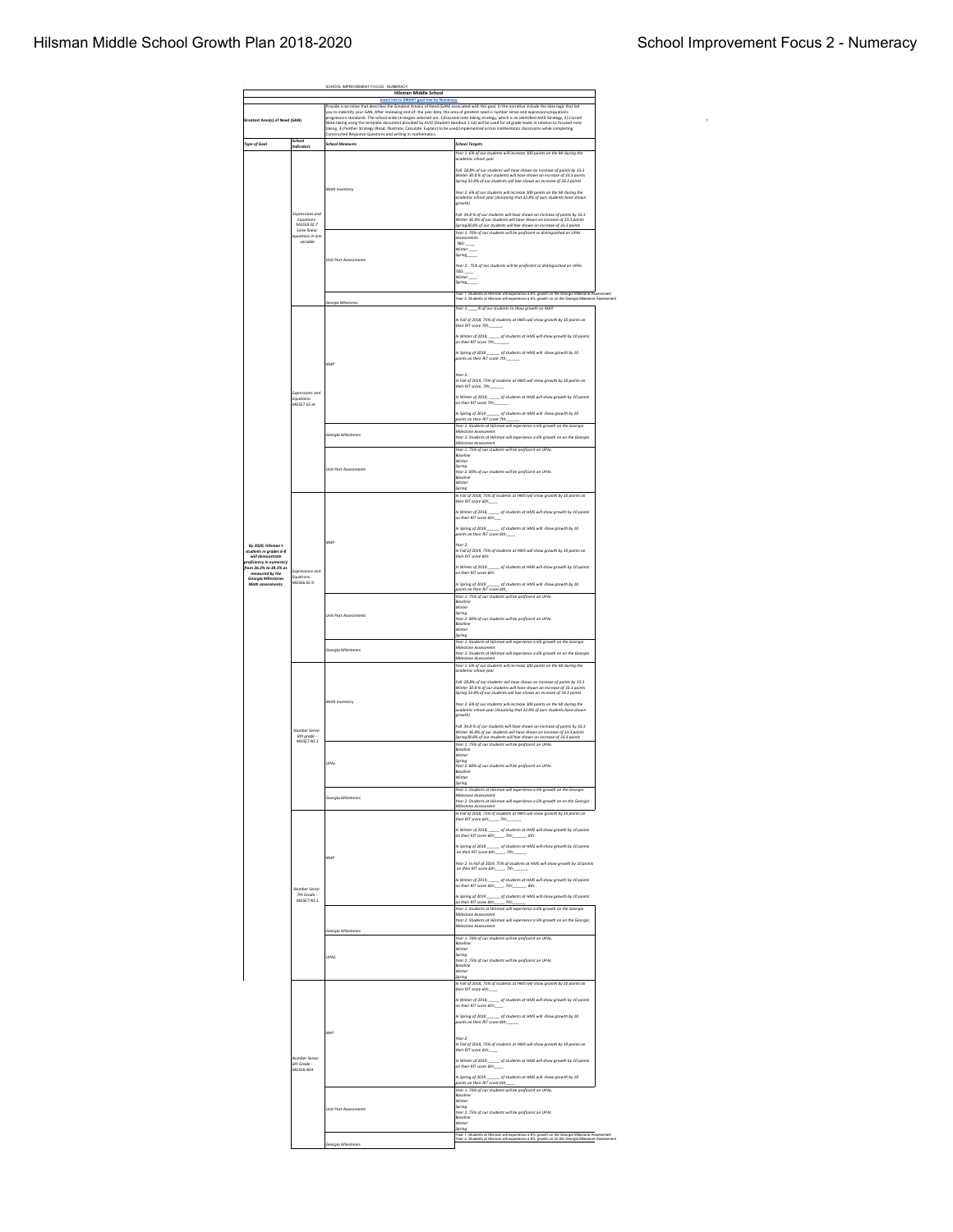| <b>ACTION PLAN for SMART Numeracy GOAL</b>                       |                                                                                                                                                                                                                           |                                                                                                                                                                                                                                                                                                                                                                                                                                                                                                                                                                                                                                                                                                                                                                                                                                                                                                                                                                                                        |                                                      |                                                                                                                                                                                                                                                                                                                                                                                                                                                                                                                                                                                                                                                                                                                             |          |                    |                                                                                                                                                                                                                                                                                                                                                |  |  |  |  |
|------------------------------------------------------------------|---------------------------------------------------------------------------------------------------------------------------------------------------------------------------------------------------------------------------|--------------------------------------------------------------------------------------------------------------------------------------------------------------------------------------------------------------------------------------------------------------------------------------------------------------------------------------------------------------------------------------------------------------------------------------------------------------------------------------------------------------------------------------------------------------------------------------------------------------------------------------------------------------------------------------------------------------------------------------------------------------------------------------------------------------------------------------------------------------------------------------------------------------------------------------------------------------------------------------------------------|------------------------------------------------------|-----------------------------------------------------------------------------------------------------------------------------------------------------------------------------------------------------------------------------------------------------------------------------------------------------------------------------------------------------------------------------------------------------------------------------------------------------------------------------------------------------------------------------------------------------------------------------------------------------------------------------------------------------------------------------------------------------------------------------|----------|--------------------|------------------------------------------------------------------------------------------------------------------------------------------------------------------------------------------------------------------------------------------------------------------------------------------------------------------------------------------------|--|--|--|--|
| <b>Hilsman Middle School</b>                                     |                                                                                                                                                                                                                           |                                                                                                                                                                                                                                                                                                                                                                                                                                                                                                                                                                                                                                                                                                                                                                                                                                                                                                                                                                                                        |                                                      |                                                                                                                                                                                                                                                                                                                                                                                                                                                                                                                                                                                                                                                                                                                             |          |                    |                                                                                                                                                                                                                                                                                                                                                |  |  |  |  |
|                                                                  |                                                                                                                                                                                                                           |                                                                                                                                                                                                                                                                                                                                                                                                                                                                                                                                                                                                                                                                                                                                                                                                                                                                                                                                                                                                        | Cycle 1                                              | <b>Enter Date of Approval</b>                                                                                                                                                                                                                                                                                                                                                                                                                                                                                                                                                                                                                                                                                               |          |                    |                                                                                                                                                                                                                                                                                                                                                |  |  |  |  |
| <b>School Results Goal</b>                                       |                                                                                                                                                                                                                           |                                                                                                                                                                                                                                                                                                                                                                                                                                                                                                                                                                                                                                                                                                                                                                                                                                                                                                                                                                                                        |                                                      | By 2020, Hilsman's students in grades 6-8 will demonstrate proficiency in                                                                                                                                                                                                                                                                                                                                                                                                                                                                                                                                                                                                                                                   |          | Cycle 2            | <b>Enter Date of Review</b>                                                                                                                                                                                                                                                                                                                    |  |  |  |  |
| #1: Numeracy                                                     | numeracy from 26.3% to 38.3% as measured by the Georgia Milestones<br><b>Math assessments.</b>                                                                                                                            |                                                                                                                                                                                                                                                                                                                                                                                                                                                                                                                                                                                                                                                                                                                                                                                                                                                                                                                                                                                                        | Cycle 3                                              | <b>Enter Date of Review</b>                                                                                                                                                                                                                                                                                                                                                                                                                                                                                                                                                                                                                                                                                                 |          |                    |                                                                                                                                                                                                                                                                                                                                                |  |  |  |  |
|                                                                  |                                                                                                                                                                                                                           |                                                                                                                                                                                                                                                                                                                                                                                                                                                                                                                                                                                                                                                                                                                                                                                                                                                                                                                                                                                                        |                                                      |                                                                                                                                                                                                                                                                                                                                                                                                                                                                                                                                                                                                                                                                                                                             |          | Cycle 4            | <b>Enter Date of Review</b>                                                                                                                                                                                                                                                                                                                    |  |  |  |  |
| School-wide<br><b>Strategy for</b><br><b>Achieving this Goal</b> |                                                                                                                                                                                                                           | We have chosen Focused Note Taking as our school wide strategy. Focused Note taking is a note taking strategy<br>that supports study and recall by incorporating the five phases: taking notes, processing notes, connecting thinking,<br>summarizing and reflecting on learning, and applying thinking. We chose this strategy to explicitly monitor and<br>provide students with the necessary practice to develop mastery, proficient competencies, and achieve success in<br>the classroom as well as on their Unit Post Assessments (UPAs), Common Formative Assessments (CFAs), and other<br>assessments that will measure growth and/or proficiency (In mathematics). Additionally, Marzano's research<br>indicates that focused note taking yields a 34 percentile gain in achievement. As students engage in focused note<br>taking, they learn to eliminate unnecessary information, substitute some information, retain important information,<br>write / rewrite, and analyze information. |                                                      |                                                                                                                                                                                                                                                                                                                                                                                                                                                                                                                                                                                                                                                                                                                             |          |                    |                                                                                                                                                                                                                                                                                                                                                |  |  |  |  |
| <b>Action Steps</b><br>(IF)                                      | learning designs and strategy implementation.<br>Enter a brief description of your action steps below:<br>analyzing the data, and through the SMART coaching cycle.<br>Action Step 1:<br>Action Step 2:<br>Action Step 3: |                                                                                                                                                                                                                                                                                                                                                                                                                                                                                                                                                                                                                                                                                                                                                                                                                                                                                                                                                                                                        |                                                      | Actions should include specific tasks or activities that will prepare and<br>propel your school to achieve your Results Goal, including professional<br>The administrators and Instructional Coaches have identified specific tasks<br>and activities that will propel our staff towards academic success. We will<br>administer a self-assessment of Focused Note Taking to certified staff prior<br>to delivering our tiered professional learning. After analyzing the data from<br>the self-assessment, we will develop and deliver Professional Learning to<br>certified staff. In addition, we will support the implementation of Focused<br>Note taking by conducting walkthroughs, providing constructive feedback, |          |                    | Person(s) Responsible<br>Enter the name or role of the person<br>(s) who will provide leadership for<br>each step:<br>1: Tolbert & Forker (Admin)<br>2: AVID Site Team (C. Fassbender,<br>Coordinator)<br>3: Instructional Coach: M.Skinner<br>and Math Content Leader(s): M.<br>Martin/Tonya Ward<br>4. Gifted Collaborator: Melanie<br>Maxey |  |  |  |  |
| Timelines,                                                       | <b>Timeline for this Plan</b>                                                                                                                                                                                             |                                                                                                                                                                                                                                                                                                                                                                                                                                                                                                                                                                                                                                                                                                                                                                                                                                                                                                                                                                                                        |                                                      | <b>Resources Needed</b>                                                                                                                                                                                                                                                                                                                                                                                                                                                                                                                                                                                                                                                                                                     |          |                    | <b>Monitoring Tools</b><br>by Cycle                                                                                                                                                                                                                                                                                                            |  |  |  |  |
| <b>Resources</b><br>and Monitoring                               | Begin                                                                                                                                                                                                                     | End                                                                                                                                                                                                                                                                                                                                                                                                                                                                                                                                                                                                                                                                                                                                                                                                                                                                                                                                                                                                    | Resource                                             | Source                                                                                                                                                                                                                                                                                                                                                                                                                                                                                                                                                                                                                                                                                                                      | Amount   |                    | (E.g., Identify assessments, reports,                                                                                                                                                                                                                                                                                                          |  |  |  |  |
| <b>Tools</b>                                                     | <b>Strategy PL</b><br>(delivered<br>October 10,                                                                                                                                                                           | May 2020                                                                                                                                                                                                                                                                                                                                                                                                                                                                                                                                                                                                                                                                                                                                                                                                                                                                                                                                                                                               | Conference:<br><b>CMP3 Update</b><br><b>Training</b> | <b>Title I</b>                                                                                                                                                                                                                                                                                                                                                                                                                                                                                                                                                                                                                                                                                                              | \$10,000 |                    | surveys, etc. to be used/completed in<br>each cycle.)                                                                                                                                                                                                                                                                                          |  |  |  |  |
|                                                                  | Expected measurable outcome(s) for Cycle 2:                                                                                                                                                                               |                                                                                                                                                                                                                                                                                                                                                                                                                                                                                                                                                                                                                                                                                                                                                                                                                                                                                                                                                                                                        |                                                      | Cycle 2 Enter Assessment/Source                                                                                                                                                                                                                                                                                                                                                                                                                                                                                                                                                                                                                                                                                             |          |                    |                                                                                                                                                                                                                                                                                                                                                |  |  |  |  |
| <b>Evidence of Success</b><br>(Then)                             | Expected measurable outcome(s) for Cycle 3:                                                                                                                                                                               |                                                                                                                                                                                                                                                                                                                                                                                                                                                                                                                                                                                                                                                                                                                                                                                                                                                                                                                                                                                                        |                                                      | Cycle 3 Enter Assessment/Source                                                                                                                                                                                                                                                                                                                                                                                                                                                                                                                                                                                                                                                                                             |          |                    |                                                                                                                                                                                                                                                                                                                                                |  |  |  |  |
|                                                                  | Expected measurable outcome(s) for Cycle 4:                                                                                                                                                                               |                                                                                                                                                                                                                                                                                                                                                                                                                                                                                                                                                                                                                                                                                                                                                                                                                                                                                                                                                                                                        |                                                      |                                                                                                                                                                                                                                                                                                                                                                                                                                                                                                                                                                                                                                                                                                                             |          |                    | Cycle 4 Enter Assessment/Source                                                                                                                                                                                                                                                                                                                |  |  |  |  |
|                                                                  | Did you reach your measurable outcomes for Cycle 2:                                                                                                                                                                       |                                                                                                                                                                                                                                                                                                                                                                                                                                                                                                                                                                                                                                                                                                                                                                                                                                                                                                                                                                                                        |                                                      |                                                                                                                                                                                                                                                                                                                                                                                                                                                                                                                                                                                                                                                                                                                             |          |                    | Cycle 2 Reflection                                                                                                                                                                                                                                                                                                                             |  |  |  |  |
| <b>Cycle Outcomes</b>                                            | Did you reach your measurable outcomes for Cycle 3:                                                                                                                                                                       |                                                                                                                                                                                                                                                                                                                                                                                                                                                                                                                                                                                                                                                                                                                                                                                                                                                                                                                                                                                                        |                                                      |                                                                                                                                                                                                                                                                                                                                                                                                                                                                                                                                                                                                                                                                                                                             |          |                    | Cycle 3 Reflection                                                                                                                                                                                                                                                                                                                             |  |  |  |  |
|                                                                  | Did you reach your measurable outcomes for Cycle 4:                                                                                                                                                                       |                                                                                                                                                                                                                                                                                                                                                                                                                                                                                                                                                                                                                                                                                                                                                                                                                                                                                                                                                                                                        |                                                      |                                                                                                                                                                                                                                                                                                                                                                                                                                                                                                                                                                                                                                                                                                                             |          | Cycle 4 Reflection |                                                                                                                                                                                                                                                                                                                                                |  |  |  |  |

**Panther Strategy**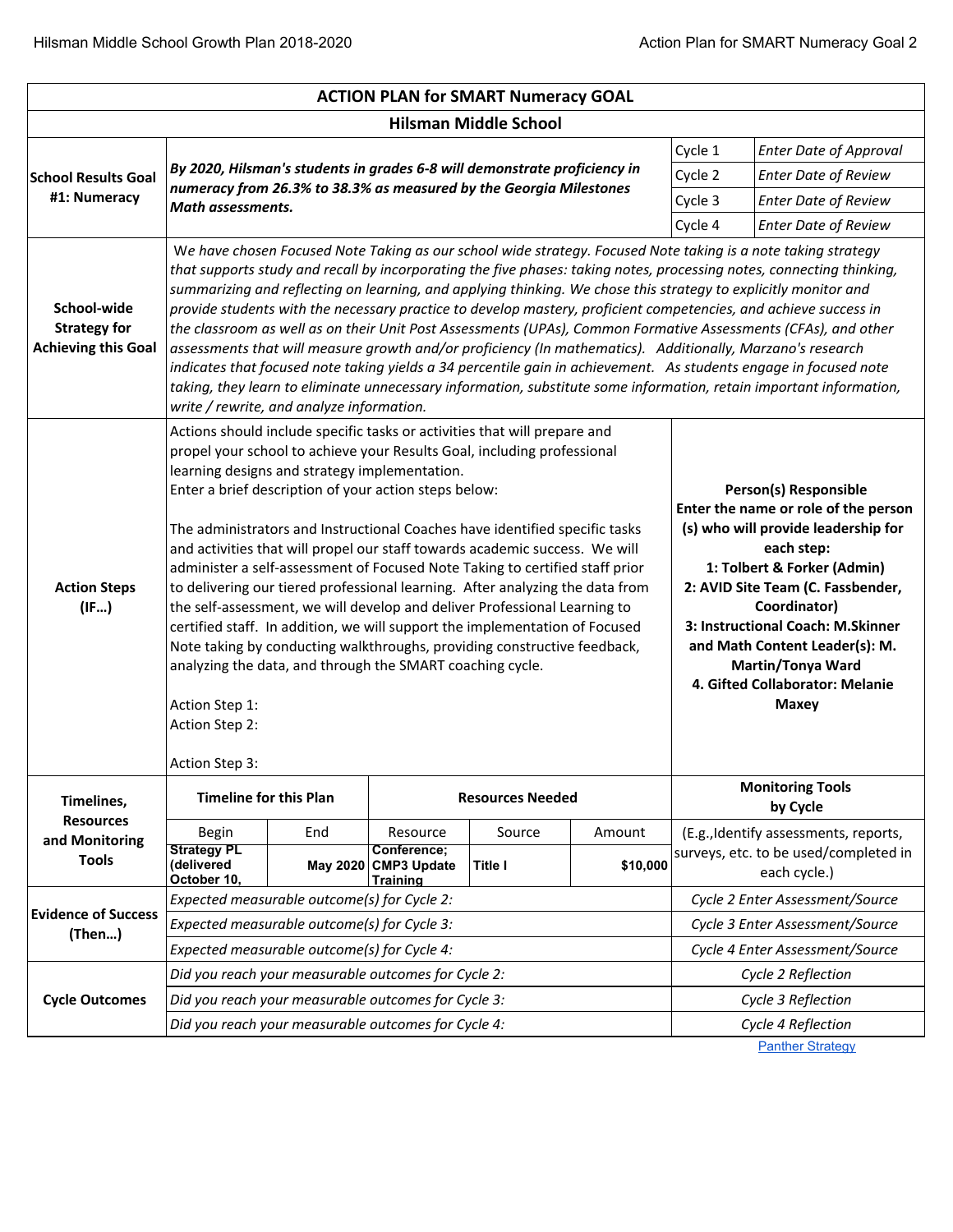|                                                                                                                                              |                                                                                                                              | <b>SCHOOL IMPROVEMENT FOCUS - SEL</b>                                                                                                                                                                                                                                                                                                                                                                                                                                                                                                                                                                                                                                                                                                                                                                                                                                                                                                                                                                                                                             |                                                                                                                                                                                                                                                                       |                                       |  |  |  |  |
|----------------------------------------------------------------------------------------------------------------------------------------------|------------------------------------------------------------------------------------------------------------------------------|-------------------------------------------------------------------------------------------------------------------------------------------------------------------------------------------------------------------------------------------------------------------------------------------------------------------------------------------------------------------------------------------------------------------------------------------------------------------------------------------------------------------------------------------------------------------------------------------------------------------------------------------------------------------------------------------------------------------------------------------------------------------------------------------------------------------------------------------------------------------------------------------------------------------------------------------------------------------------------------------------------------------------------------------------------------------|-----------------------------------------------------------------------------------------------------------------------------------------------------------------------------------------------------------------------------------------------------------------------|---------------------------------------|--|--|--|--|
|                                                                                                                                              |                                                                                                                              | <b>Hilsman Middle School</b><br><b>SEL SMART Tree</b>                                                                                                                                                                                                                                                                                                                                                                                                                                                                                                                                                                                                                                                                                                                                                                                                                                                                                                                                                                                                             |                                                                                                                                                                                                                                                                       |                                       |  |  |  |  |
| Greatest Area(s) of Need (GAN)                                                                                                               |                                                                                                                              | Establishing a positive school culture is essential in a learning community. In order for students to be successful in their academics, it is imperative<br>for students' social and emotional needs to be met. Our students need to feel safe, respected, and challenged in their classrooms. According to our<br>school data, there has been increase in discipline referrals especially in regards to student incivility, physical altercations, and an increase of<br>student absences. As a school, we are hoping to implement learning opportunities for our students to work not only with each other, but with a<br>variety of teachers school-wide to provide all students with high engagement classrooms, respect towards self, peers, and teachers, and to<br><b>Rough</b><br>ensure the safety of our learning community.<br>Narrative -<br>It becomes clear that our students need opportunities to learn about how to self manage, and become more socially aware within their peer<br>circles and when addressing adults throughout the building. |                                                                                                                                                                                                                                                                       |                                       |  |  |  |  |
|                                                                                                                                              | School                                                                                                                       | Kids fighting, attendance issues, not treating each other with respect or fairly, students being disrespectful to adults and authority figures,<br>students attending school not being fully prepared to learn, many students approach learning with a fixed mindset.                                                                                                                                                                                                                                                                                                                                                                                                                                                                                                                                                                                                                                                                                                                                                                                             |                                                                                                                                                                                                                                                                       |                                       |  |  |  |  |
| <b>New Goal</b>                                                                                                                              | <b>Indicators</b>                                                                                                            | <b>School Measures</b>                                                                                                                                                                                                                                                                                                                                                                                                                                                                                                                                                                                                                                                                                                                                                                                                                                                                                                                                                                                                                                            | <b>School Targets</b>                                                                                                                                                                                                                                                 |                                       |  |  |  |  |
|                                                                                                                                              |                                                                                                                              |                                                                                                                                                                                                                                                                                                                                                                                                                                                                                                                                                                                                                                                                                                                                                                                                                                                                                                                                                                                                                                                                   | By October of 5, 2018, we will collect baseline data via school based<br>survey.<br>Baseline Data _<br>By December of 2018, Students will show a 2% decrease in responses to                                                                                          |                                       |  |  |  |  |
|                                                                                                                                              |                                                                                                                              |                                                                                                                                                                                                                                                                                                                                                                                                                                                                                                                                                                                                                                                                                                                                                                                                                                                                                                                                                                                                                                                                   | GSHS Q# 36.                                                                                                                                                                                                                                                           |                                       |  |  |  |  |
|                                                                                                                                              |                                                                                                                              | GSHS (Mid/High) #36: Students at my school fight a lot.                                                                                                                                                                                                                                                                                                                                                                                                                                                                                                                                                                                                                                                                                                                                                                                                                                                                                                                                                                                                           | By March of 2019, Students will show a 5% decrease in responses to GSHS<br>Q# 36.                                                                                                                                                                                     | <b>SEL SMART</b><br><b>Tree</b>       |  |  |  |  |
|                                                                                                                                              |                                                                                                                              |                                                                                                                                                                                                                                                                                                                                                                                                                                                                                                                                                                                                                                                                                                                                                                                                                                                                                                                                                                                                                                                                   | Year 2<br>By October of 2019, Students will show a 7% decrease in responses to GSHS<br>Q# 36.                                                                                                                                                                         |                                       |  |  |  |  |
|                                                                                                                                              | Self - Managment:<br>the entire school<br>community has and                                                                  |                                                                                                                                                                                                                                                                                                                                                                                                                                                                                                                                                                                                                                                                                                                                                                                                                                                                                                                                                                                                                                                                   | By December of 2019, Students will show a 9% decrease in responses to<br>GSHS Q# 36.                                                                                                                                                                                  |                                       |  |  |  |  |
|                                                                                                                                              | demonstrates skills<br>to regulate                                                                                           |                                                                                                                                                                                                                                                                                                                                                                                                                                                                                                                                                                                                                                                                                                                                                                                                                                                                                                                                                                                                                                                                   | By March of 2020, Students will show a 10% decrease in responses to GSHS<br>Q# 36.                                                                                                                                                                                    |                                       |  |  |  |  |
|                                                                                                                                              | emotions, thoughts,<br>and behaviors to<br>achieve personal and<br>academic goals                                            | Attendance Data (Mid/High): % of students missing 10% or more of<br>the school year for any reason: excused/unexcused/ suspensions                                                                                                                                                                                                                                                                                                                                                                                                                                                                                                                                                                                                                                                                                                                                                                                                                                                                                                                                | By 2019, Hilsman Middle School students will show a decrease in students<br>missing 10 or more days of school from 11.98% to 10.24%.                                                                                                                                  | <b>SEL Resource</b>                   |  |  |  |  |
|                                                                                                                                              |                                                                                                                              |                                                                                                                                                                                                                                                                                                                                                                                                                                                                                                                                                                                                                                                                                                                                                                                                                                                                                                                                                                                                                                                                   | By 2020, Hilsman Middle School students will show a decrease in students<br>missing 10 or more days of school from 11.98% to 8.5%.                                                                                                                                    | Menu                                  |  |  |  |  |
| BY 2020, Hilsman<br>Middle School will show<br>growth towards<br>developing a positive                                                       |                                                                                                                              | GSHS (Mid/High) #36: Doing the right thing is important to me.                                                                                                                                                                                                                                                                                                                                                                                                                                                                                                                                                                                                                                                                                                                                                                                                                                                                                                                                                                                                    | By October of 2018, we will collect baseline data via school based survey.<br>By December of 2018, Students will show a 2% increase in responses to<br>GSHS Q#36<br>By March of 2019, Students will show a 5% increase in responses to GSHS<br>Q# 36                  |                                       |  |  |  |  |
| school culture that<br>supports social<br>emotional and<br>academic learning,<br>using results from the<br>Georgia Student Health<br>Survey. |                                                                                                                              |                                                                                                                                                                                                                                                                                                                                                                                                                                                                                                                                                                                                                                                                                                                                                                                                                                                                                                                                                                                                                                                                   | Year 2<br>By October of 2019, Students will show a 7% increase in responses to GSHS<br>Q#36<br>By December of 2019, Students will show a 9% increase in responses to<br>GSHS Q#36<br>By March of 2020, Students will show a 10% increase in responses to GSHS<br>Q#36 |                                       |  |  |  |  |
|                                                                                                                                              | SOCIAL AWARENESS:<br>The entire school                                                                                       |                                                                                                                                                                                                                                                                                                                                                                                                                                                                                                                                                                                                                                                                                                                                                                                                                                                                                                                                                                                                                                                                   | By October of 5, 2018, we will collect baseline data via school based<br>survey.                                                                                                                                                                                      |                                       |  |  |  |  |
|                                                                                                                                              | community develops<br>an awareness of the<br>thoughts, feelings,<br>and perspectives of<br>others needed to<br>establish and |                                                                                                                                                                                                                                                                                                                                                                                                                                                                                                                                                                                                                                                                                                                                                                                                                                                                                                                                                                                                                                                                   | By December of 2018, Students will show a 2% increase in responses to<br>GSHS Q#15 (M/H) and GSHS Q#10 (E).                                                                                                                                                           |                                       |  |  |  |  |
|                                                                                                                                              | maintain positive<br>relationships and<br>demonstrate an<br>awareness of                                                     | GSHS (Mid/High) # 15: Students at my school treat each other with                                                                                                                                                                                                                                                                                                                                                                                                                                                                                                                                                                                                                                                                                                                                                                                                                                                                                                                                                                                                 | By March of 2019, Students will show a 5% increase in responses to GSHS<br>Q#15 (M/H) and GSHS Q#10 (E).                                                                                                                                                              | <b>GADOE</b><br><b>Climate Survey</b> |  |  |  |  |
|                                                                                                                                              | ultural diversity. An:<br>awareness that<br>school attendance<br>impacts everyone.                                           | respect.                                                                                                                                                                                                                                                                                                                                                                                                                                                                                                                                                                                                                                                                                                                                                                                                                                                                                                                                                                                                                                                          | By October of 2019, Students will show a 7% increase in responses to GSHS<br>Q#15 (M/H) and GSHS Q#10 (E).                                                                                                                                                            |                                       |  |  |  |  |
|                                                                                                                                              |                                                                                                                              |                                                                                                                                                                                                                                                                                                                                                                                                                                                                                                                                                                                                                                                                                                                                                                                                                                                                                                                                                                                                                                                                   | By December of 2019, Students will show a 9% increase in responses to<br>GSHS Q#15 (M/H) and GSHS Q#10 (E).                                                                                                                                                           |                                       |  |  |  |  |
|                                                                                                                                              |                                                                                                                              |                                                                                                                                                                                                                                                                                                                                                                                                                                                                                                                                                                                                                                                                                                                                                                                                                                                                                                                                                                                                                                                                   | By March of 2020, Students will show a 10% increase in responses to GSHS<br>GSHS Q#15 (M/H) and GSHS Q#10 (E).                                                                                                                                                        |                                       |  |  |  |  |
|                                                                                                                                              |                                                                                                                              | GSHS (Mid/High) #18: Students at this school are treated fairly by                                                                                                                                                                                                                                                                                                                                                                                                                                                                                                                                                                                                                                                                                                                                                                                                                                                                                                                                                                                                | By December of 2018, Students will show a 2% increase in responses to<br>GSHS Q#18<br>By March of 2019, Students will show a 5% increase in responses to GSHS<br>Q#18                                                                                                 |                                       |  |  |  |  |
|                                                                                                                                              |                                                                                                                              | other students regardless of race, ethnicity, or culture.                                                                                                                                                                                                                                                                                                                                                                                                                                                                                                                                                                                                                                                                                                                                                                                                                                                                                                                                                                                                         | By October of 2019, Students will show a 7% increase in responses to GSHS<br>Q#18<br>By December of 2019, Students will show a 9% increase in responses to                                                                                                            |                                       |  |  |  |  |
|                                                                                                                                              |                                                                                                                              |                                                                                                                                                                                                                                                                                                                                                                                                                                                                                                                                                                                                                                                                                                                                                                                                                                                                                                                                                                                                                                                                   | GSHS Q#18<br>By March of 2020, Students will show a 10% increase in responses to GSHS                                                                                                                                                                                 |                                       |  |  |  |  |